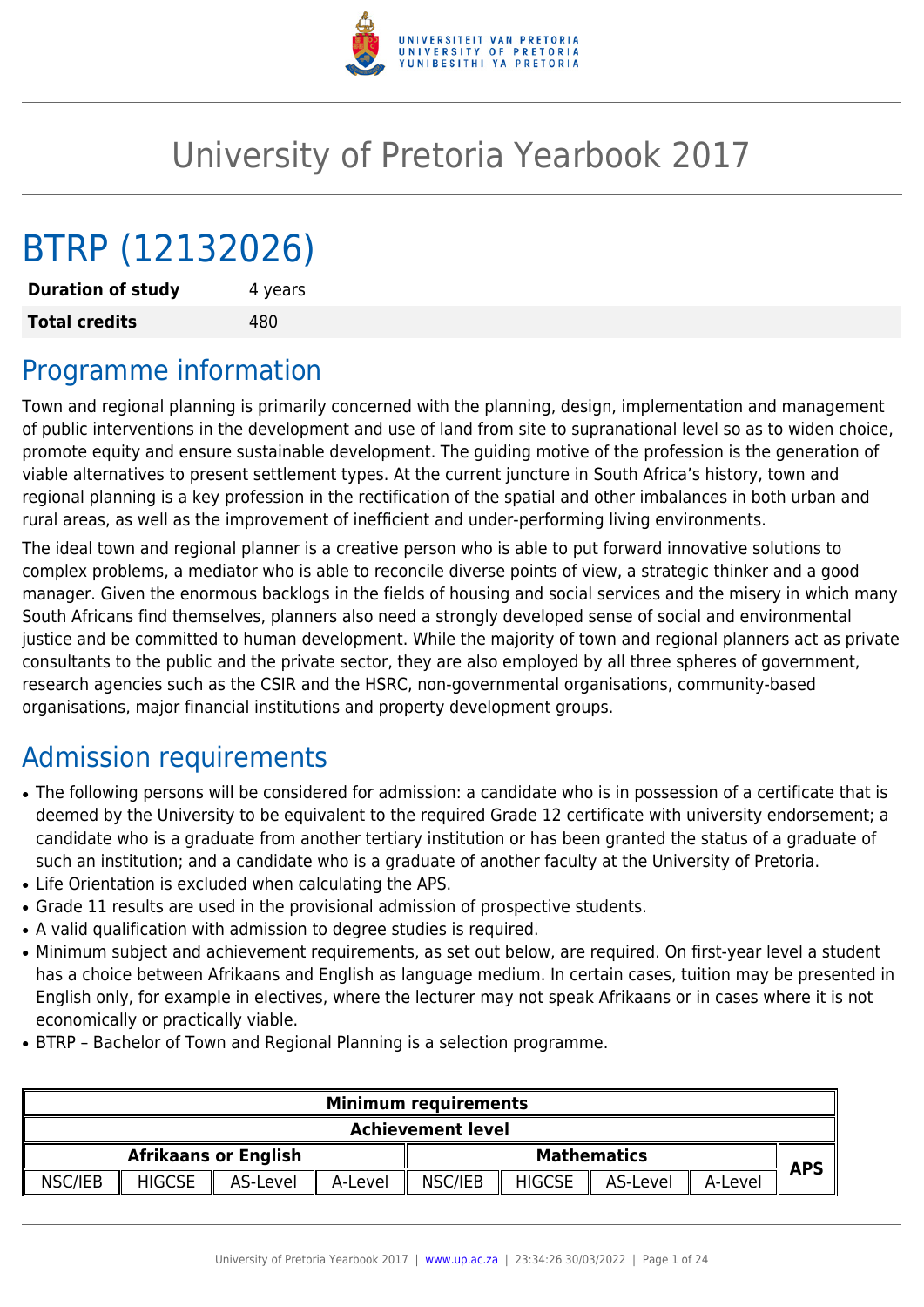

## Promotion to next study year

#### i. **Promotion to the second semester of the first year and to the second year of study**

- a. A new first-year student who fails all the prescribed modules for the programme at the end of the first semester shall not be readmitted to the School for the Built Environment in the second semester.
- b. A student is promoted to the second year provided the student (1) has obtained at least 100 credits; and (2) is not repeating more than one first-year Town and Regional planning module per semester; and (3) has obtained a final mark of at least 40 – 49% in the respective town and regional planning module(s) being repeated.
- c. A student who is not promoted to the second year of study in terms of (b) may not register for second-year Town and Regional planning modules.
- d. Students who have not obtained at least 100 credits of the first year of study after the November examinations must apply for re-admission should they intend to proceed with their studies. Written application must be submitted to the student administration for the School for the Built Environment no later than 12 January. Late applications will only be accepted under exceptional circumstances and with approval by the Dean. If first year students are readmitted, conditions of readmission will be set by the admissions committee.
- e. Students who have not passed all the prescribed modules of the first year of study, as well as students who are readmitted in terms of (d) must register for the outstanding modules of the first year.

#### ii. **Promotion to the third year of study**

- a. A student is promoted to the third year provided the student (1) has obtained at least 200 credits; (2) is not repeating any first or second-year Town and regional planning module.
- b. A student who is not promoted to the third year of study in terms of (a) may not register for third-year Town and regional planning modules.

#### iii. **Promotion to the fourth year of study**

- a. A student is promoted to the fourth year provided the student (1) has obtained at least 300 credits; and (2) is not repeating any third-year Town and regional planning module.
- b. A student who is not promoted to the fourth year of study in terms of (a) may not register for fourth-year Town and Regional planning modules.
- c. A student who complies with all the requirements for the degree with the exception of one year module or two semester modules, in which a final mark of at least 40% has been obtained, may be admitted to a special examination in the module(s) concerned at the start of the ensuing semester.
- d. The degree is awarded if all the prescribed modules have been passed.

## Pass with distinction

The degree is conferred with distinction on a student who, at first registration passes all modules of the final year with a weighted average of 75%. The degree must have been completed within the minimum prescribed time.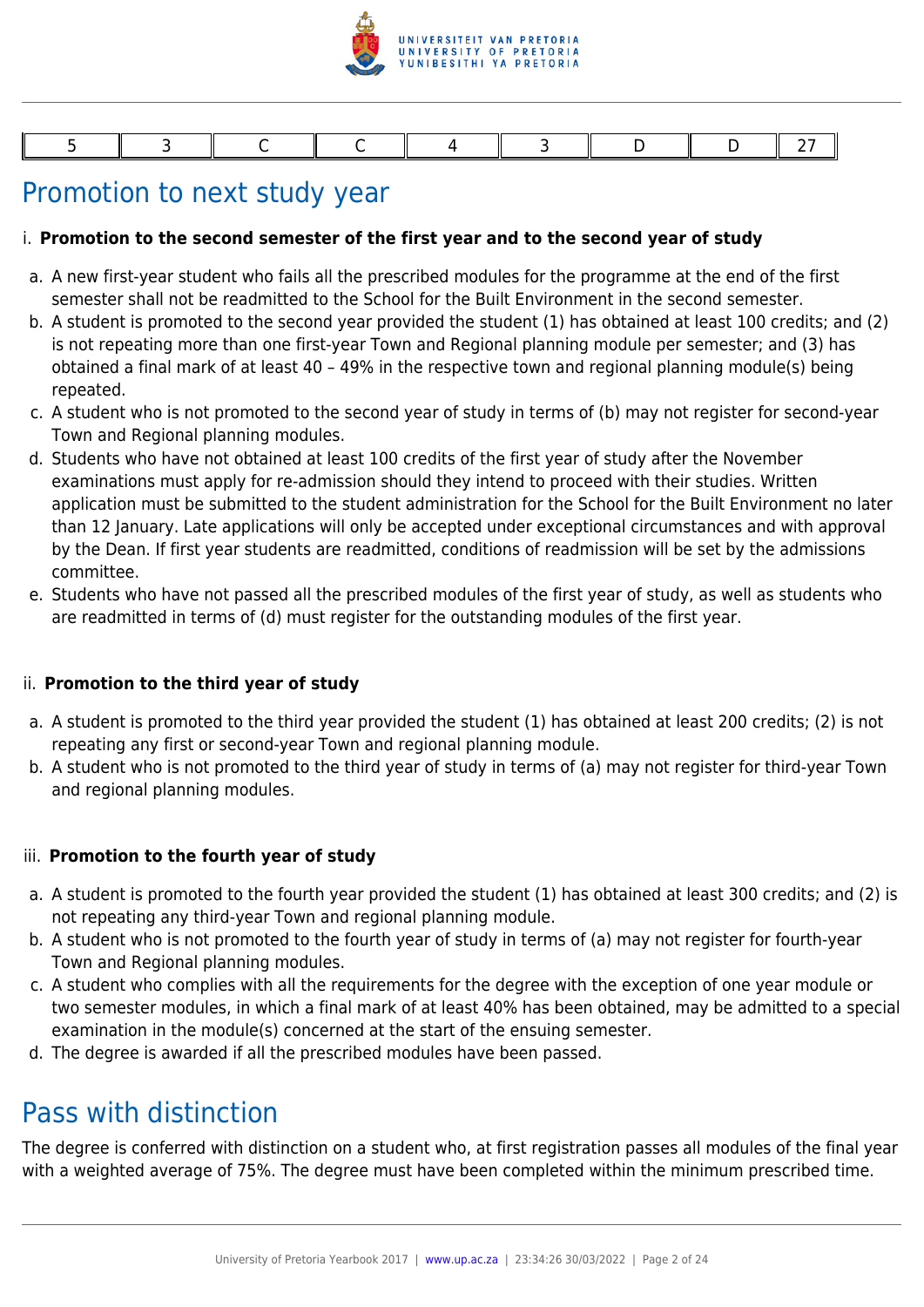

Exceptional cases will be considered by the Dean.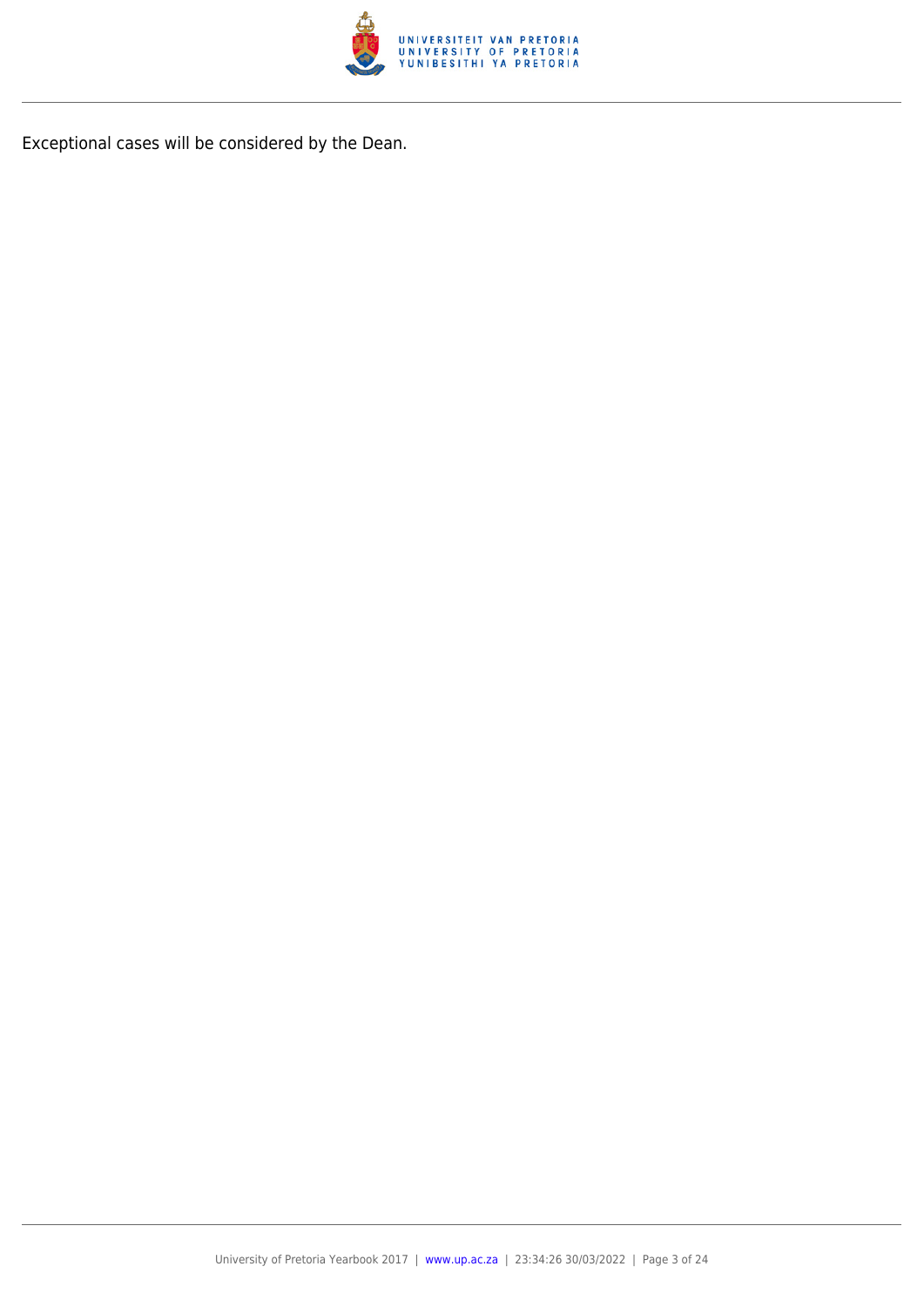

## Curriculum: Year 1

**Minimum credits: 162**

## **Fundamental modules**

### **Academic information management 101 (AIM 101)**

| <b>Module credits</b>         | 6.00                                                                                                                                                                                                                                                                                                                                                     |
|-------------------------------|----------------------------------------------------------------------------------------------------------------------------------------------------------------------------------------------------------------------------------------------------------------------------------------------------------------------------------------------------------|
| <b>Service modules</b>        | Faculty of Engineering, Built Environment and Information Technology<br><b>Faculty of Education</b><br>Faculty of Economic and Management Sciences<br><b>Faculty of Humanities</b><br>Faculty of Law<br><b>Faculty of Health Sciences</b><br>Faculty of Natural and Agricultural Sciences<br>Faculty of Theology<br><b>Faculty of Veterinary Science</b> |
| <b>Prerequisites</b>          | No prerequisites.                                                                                                                                                                                                                                                                                                                                        |
| <b>Contact time</b>           | 2 lectures per week                                                                                                                                                                                                                                                                                                                                      |
| Language of tuition           | Separate classes for Afrikaans and English                                                                                                                                                                                                                                                                                                               |
| <b>Academic organisation</b>  | <b>Information Science</b>                                                                                                                                                                                                                                                                                                                               |
| <b>Period of presentation</b> | Semester 1                                                                                                                                                                                                                                                                                                                                               |

#### **Module content**

Find, evaluate, process, manage and present information resources for academic purposes using appropriate technology. Apply effective search strategies in different technological environments. Demonstrate the ethical and fair use of information resources. Integrate 21st-century communications into the management of academic information.

## **Academic literacy for Town and Regional Planning 123 (ALL 123)**

| <b>Module credits</b>         | 6.00                                                                 |
|-------------------------------|----------------------------------------------------------------------|
| <b>Service modules</b>        | Faculty of Engineering, Built Environment and Information Technology |
| <b>Prerequisites</b>          | No prerequisites.                                                    |
| <b>Contact time</b>           | 1 web-based period per week, 2 lectures per week                     |
| <b>Language of tuition</b>    | Module is presented in English                                       |
| <b>Academic organisation</b>  | Unit for Academic Literacy                                           |
| <b>Period of presentation</b> | Semester 1                                                           |

#### **Module content**

By the end of this module students should be able to cope more confidently and competently with the reading, writing and critical thinking demands that are characteristic of the field of Town and Regional Planning.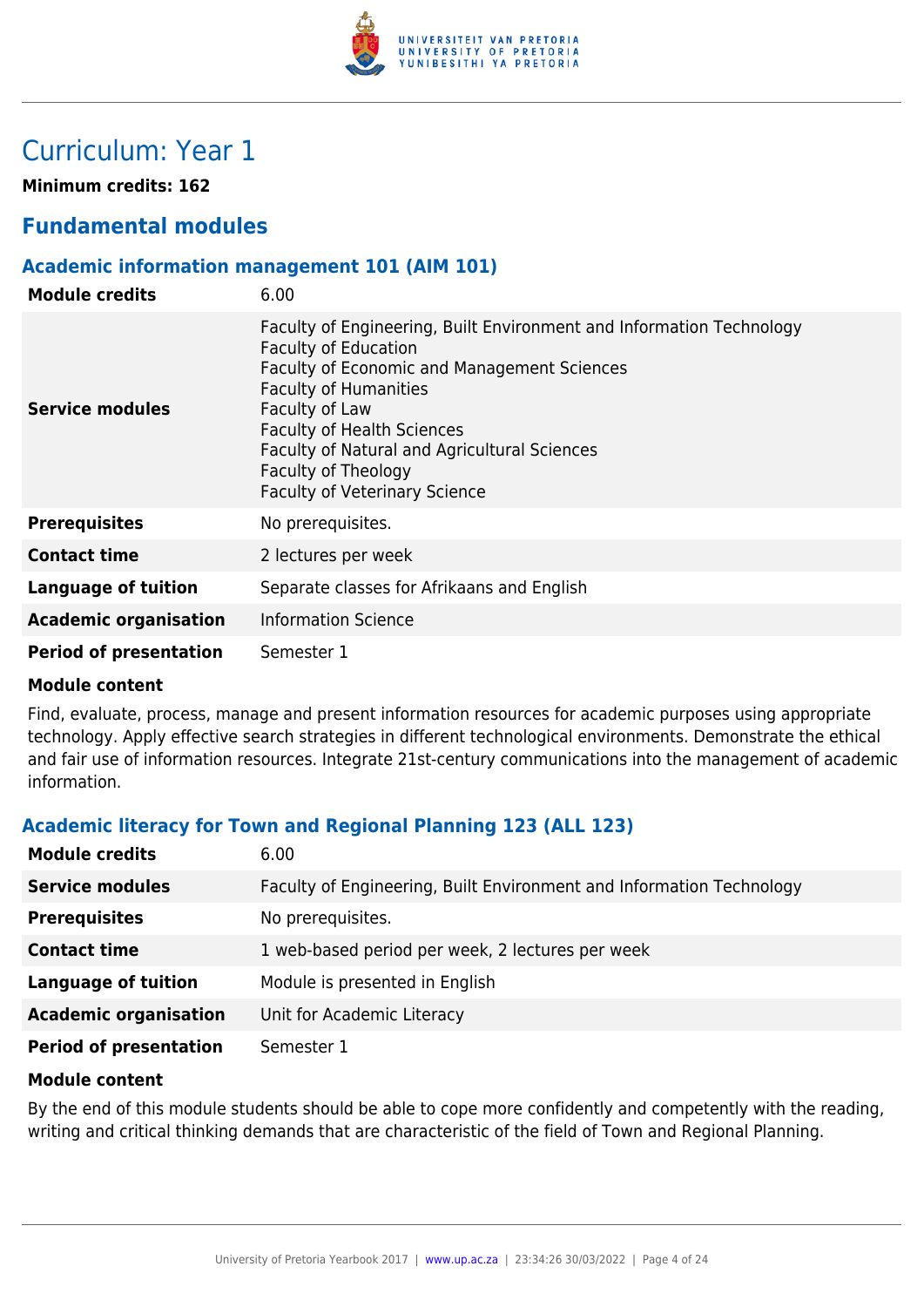

## **Academic orientation 112 (UPO 112)**

| <b>Module credits</b>         | 0.00                                       |
|-------------------------------|--------------------------------------------|
| Language of tuition           | Afrikaans and English is used in one class |
| <b>Academic organisation</b>  | <b>EBIT Dean's Office</b>                  |
| <b>Period of presentation</b> | Year                                       |

## **Core modules**

#### **Economics 110 (EKN 110)**

| <b>Module credits</b>         | 10.00                                                                                                                                                                               |
|-------------------------------|-------------------------------------------------------------------------------------------------------------------------------------------------------------------------------------|
| <b>Service modules</b>        | Faculty of Engineering, Built Environment and Information Technology<br><b>Faculty of Education</b><br><b>Faculty of Humanities</b><br>Faculty of Natural and Agricultural Sciences |
| <b>Prerequisites</b>          | No prerequisites.                                                                                                                                                                   |
| <b>Contact time</b>           | 1 discussion class per week, 2 lectures per week                                                                                                                                    |
| <b>Language of tuition</b>    | Separate classes for Afrikaans and English                                                                                                                                          |
| <b>Academic organisation</b>  | Economics                                                                                                                                                                           |
| <b>Period of presentation</b> | Semester 1                                                                                                                                                                          |

#### **Module content**

This module deals with the core principles of economics. A distinction between macroeconomics and microeconomics is made. A discussion of the market system and circular flow of goods, services and money is followed by a section dealing with microeconomic principles, including demand and supply analysis, consumer behaviour and utility maximisation, production and the costs thereof, and the different market models and firm behaviour. Labour market institutions and issues, wage determination, as well as income inequality and poverty are also addressed. A section of money, banking, interest rates and monetary policy concludes the course.

## **Economics 120 (EKN 120)**

| <b>Module credits</b>         | 10.00                                                                                                                                                                               |
|-------------------------------|-------------------------------------------------------------------------------------------------------------------------------------------------------------------------------------|
| <b>Service modules</b>        | Faculty of Engineering, Built Environment and Information Technology<br><b>Faculty of Education</b><br><b>Faculty of Humanities</b><br>Faculty of Natural and Agricultural Sciences |
| <b>Prerequisites</b>          | EKN 110 GS or EKN 113 GS and at least 4 (50-59%) in Mathematics in the Grade<br>12 examination or 60% in STK 113 and concurrently registered for STK 123                            |
| <b>Contact time</b>           | 2 lectures per week, 1 discussion class per week                                                                                                                                    |
| <b>Language of tuition</b>    | Separate classes for Afrikaans and English                                                                                                                                          |
| <b>Academic organisation</b>  | Economics                                                                                                                                                                           |
| <b>Period of presentation</b> | Semester 2                                                                                                                                                                          |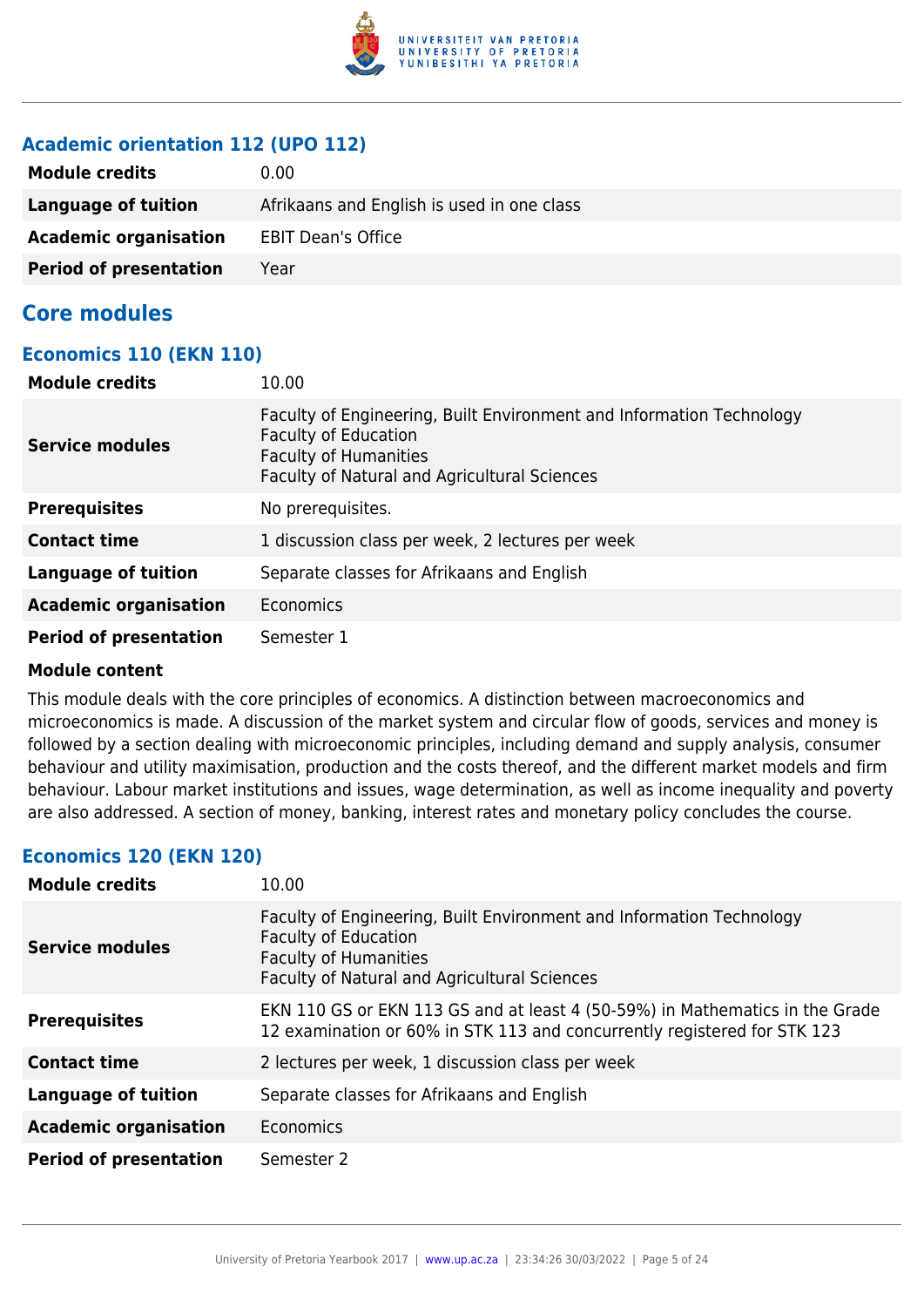

This module deals with the core principles of economics, especially macroeconomic measurement the private and public sectors of the South African economy receive attention, while basic macroeconomic relationships and the measurement of domestic output and national income are discussed. Aggregate demand and supply analysis stands core to this course which is also used to introduce students to the analysis of economic growth, unemployment and inflation. The microeconomics of government is addressed in a separate section, followed by a section on international economics, focusing on international trade, exchange rates and the balance of payments. The economics of developing countries and South Africa in the global economy conclude the course.

## **Sociology 110 (SOC 110)**

| <b>Module credits</b>         | 12.00                                                                                  |
|-------------------------------|----------------------------------------------------------------------------------------|
| <b>Service modules</b>        | Faculty of Engineering, Built Environment and Information Technology<br>Faculty of Law |
| <b>Prerequisites</b>          | No prerequisites.                                                                      |
| <b>Contact time</b>           | 3 lectures per week, 1 tutorial per week                                               |
| <b>Language of tuition</b>    | Module is presented in English                                                         |
| <b>Academic organisation</b>  | Sociology                                                                              |
| <b>Period of presentation</b> | Semester 1                                                                             |

#### **Module content**

Part 1: The individual and society

An introduction to sociology, the classical sociological paradigm and the principles of sociological research.

Part 2: The making of the South African order

This section explores key factors involved in the making and shaping of the contemporary South African social order and considers the sociological implications thereof. Students will be introduced to the political economy of South Africa, with an emphasis on the nature of South Africa's industrialisation, the process of proletarianisation and the introduction of the migration labour system. In addition, the racial state, the foundations of its social project, and the spatial form of its 20th century racial modernity will be considered.

## **Sociology 120 (SOC 120)**

| <b>Module credits</b>         | 12.00                                                                                  |
|-------------------------------|----------------------------------------------------------------------------------------|
| <b>Service modules</b>        | Faculty of Engineering, Built Environment and Information Technology<br>Faculty of Law |
| <b>Prerequisites</b>          | No prerequisites.                                                                      |
| <b>Contact time</b>           | 3 lectures per week, 1 tutorial per week                                               |
| <b>Language of tuition</b>    | Module is presented in English                                                         |
| <b>Academic organisation</b>  | Sociology                                                                              |
| <b>Period of presentation</b> | Semester 2                                                                             |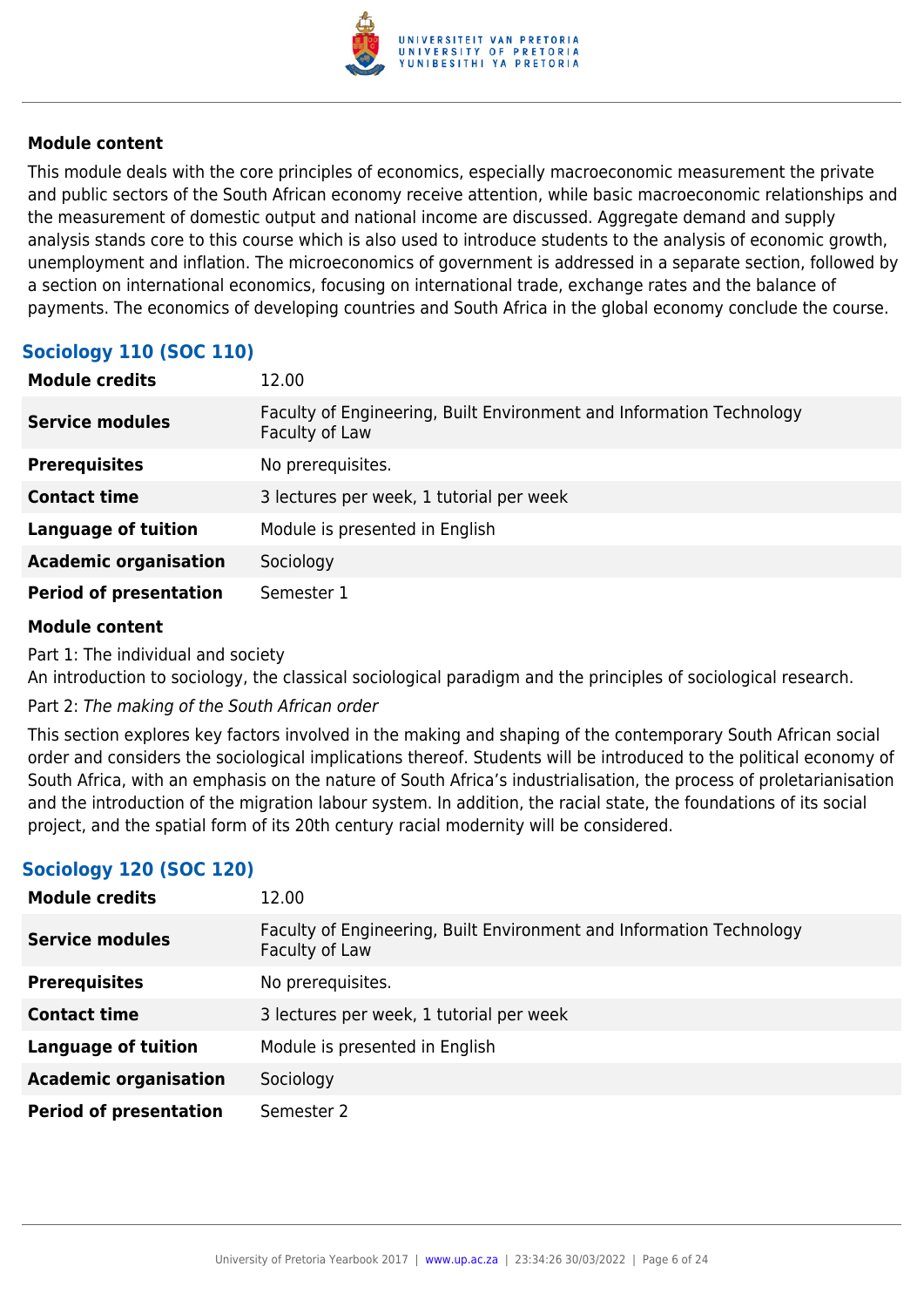

Part 1: The sociology of institutions

An introduction to the social dynamics of institutions such as the family, the state, the economy, religion, education, and civil society, with specific focus on Southern Africa.

Part 2: Social stratification: Race, class and gender

The nature and dynamics of social stratification and inequality will be explored. Race, gender and class are the foci of the section. The South African reality in this regard is highlighted.

## **Statistics 110 (STK 110)**

| <b>Module credits</b>         | 13.00                                                                                                                                                                                      |
|-------------------------------|--------------------------------------------------------------------------------------------------------------------------------------------------------------------------------------------|
| <b>Service modules</b>        | Faculty of Engineering, Built Environment and Information Technology<br><b>Faculty of Education</b><br><b>Faculty of Humanities</b><br><b>Faculty of Natural and Agricultural Sciences</b> |
| <b>Prerequisites</b>          | At least 5 (60-69%) in Mathematics in the Grade 12 examination. Candidates who<br>do not qualify for STK 110 must register for STK 113 and STK 123                                         |
| <b>Contact time</b>           | 1 tutorial per week, 1 practical per week, 3 lectures per week                                                                                                                             |
| <b>Language of tuition</b>    | Separate classes for Afrikaans and English                                                                                                                                                 |
| <b>Academic organisation</b>  | <b>Statistics</b>                                                                                                                                                                          |
| <b>Period of presentation</b> | Semester 1                                                                                                                                                                                 |

## **Module content**

Descriptive statistics:

Sampling and the collection of data; frequency distributions and graphical representations. Descriptive measures of location and dispersion.

Probability and inference:

Introductory probability theory and theoretical distributions. Sampling distributions. Estimation theory and hypothesis testing of sampling averages and proportions (one and two-sample cases). Identification, use, evaluation and interpretation of statistical computer packages and statistical techniques.

## **Statistics 120 (STK 120)**

| <b>Module credits</b>        | 13.00                                                                                                                                                                               |
|------------------------------|-------------------------------------------------------------------------------------------------------------------------------------------------------------------------------------|
| <b>Service modules</b>       | Faculty of Engineering, Built Environment and Information Technology<br><b>Faculty of Education</b><br><b>Faculty of Humanities</b><br>Faculty of Natural and Agricultural Sciences |
| <b>Prerequisites</b>         | STK 110 GS or both STK 113 GS and STK 123 GS or both WST 133 and WST 143 or<br>STK 133 and STK 143                                                                                  |
| <b>Contact time</b>          | 1 practical per week, 1 tutorial per week, 3 lectures per week                                                                                                                      |
| <b>Language of tuition</b>   | Separate classes for Afrikaans and English                                                                                                                                          |
| <b>Academic organisation</b> | <b>Statistics</b>                                                                                                                                                                   |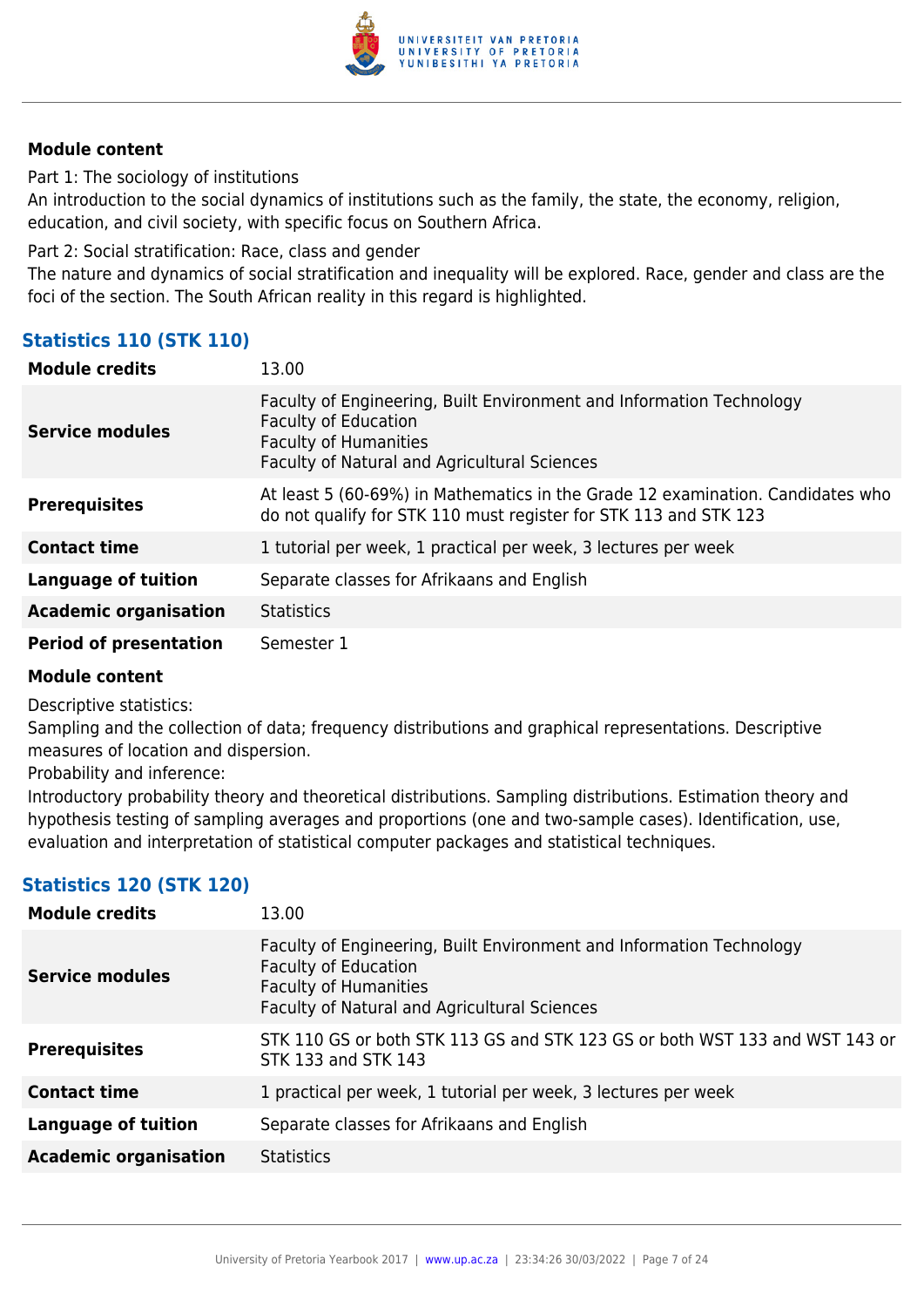

#### **Period of presentation** Semester 2

#### **Module content**

Multivariate statistics:

Analysis of variance, categorical data analysis, distribution-free methods, curve fitting, regression and correlation, the analysis of time series and indices.

Statistical and economic applications of quantitative techniques:

Systems of linear equations: drafting, matrices, solving and application. Optimisation; linear functions (two and more independent variables), non-linear functions (one and two independent variables). Marginal and total functions. Stochastic and deterministic variables in statistical and economic context: producers' and consumers' surplus, distribution functions, probability distributions, probability density functions. Identification, use, evaluation, interpretation of statistical computer packages and statistical techniques.

This module is also presented as an anti-semester bilingual module.

#### **Site analysis and assessment 110 (TPA 110)**

| <b>Module credits</b>         | 16.00                                     |
|-------------------------------|-------------------------------------------|
| <b>Prerequisites</b>          | No prerequisites.                         |
| <b>Contact time</b>           | 2 lectures per week, 1 practical per week |
| <b>Language of tuition</b>    | Module is presented in English            |
| <b>Academic organisation</b>  | Town and Regional Planning                |
| <b>Period of presentation</b> | Semester 1                                |

#### **Module content**

Analysis and assessment of sites for planning purposes. Covers the analysis of context and natural (e.g. climate, geology), man-made (e.g. zoning, potential land value, land use and activity), and sensory elements (e.g. genius loci) of a site to determine the appropriate use of a site as well as the character of future development. Skills and techniques to communicate the analysis and assessment graphically.

## **Settlement analysis and assessment 120 (TPA 120)**

| <b>Module credits</b>         | 16.00                                     |
|-------------------------------|-------------------------------------------|
| <b>Prerequisites</b>          | No prerequisites.                         |
| <b>Contact time</b>           | 1 practical per week, 2 lectures per week |
| <b>Language of tuition</b>    | Module is presented in English            |
| <b>Academic organisation</b>  | Town and Regional Planning                |
| <b>Period of presentation</b> | Semester 2                                |

#### **Module content**

Theoretical component: South African cities in a global economic and national context; a framework for settlement analysis; overview and discussion of important demographic, social, economic, environmental and local government features of selected South African cities. Practical component: basic writing and presentation skills for planners; field methods; participatory methods; surveys; secondary sources; settlement analysis in a political context; analysis of a suburb in the Pretoria area.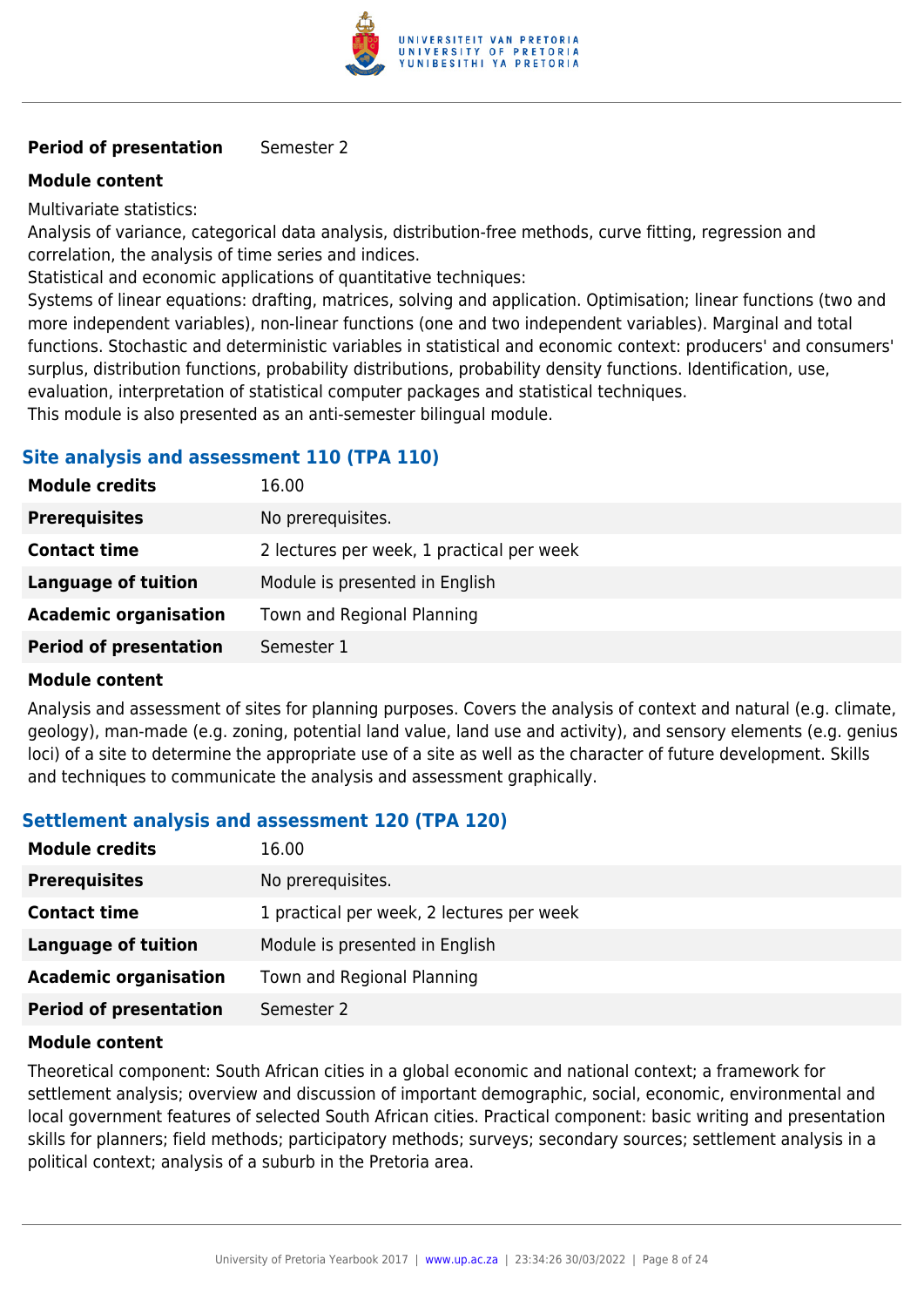

## **Principles of settlement design 120 (TPS 120)**

| <b>Module credits</b><br>12.00 |                                           |
|--------------------------------|-------------------------------------------|
| <b>Prerequisites</b>           | No prerequisites.                         |
| <b>Contact time</b>            | 2 lectures per week, 1 practical per week |
| <b>Language of tuition</b>     | Module is presented in English            |
| <b>Academic organisation</b>   | Town and Regional Planning                |
| <b>Period of presentation</b>  | Semester 2                                |

#### **Module content**

Introduction to the goals and principles of settlement design. Characteristics and measures as well as the design elements of a good living-environment; settlement design within both urban and rural contexts. Aspects that will be covered include settlement structure (open space and movement systems), sense, symbolism and legibility, accessibility, diversity and opportunity, sustainability, safety, justice and equity.

## **Introduction to planning 110 (TRP 110)**

| <b>Module credits</b>         | 12.00                          |
|-------------------------------|--------------------------------|
| <b>Prerequisites</b>          | No prerequisites.              |
| <b>Contact time</b>           | 3 lectures per week            |
| <b>Language of tuition</b>    | Module is presented in English |
| <b>Academic organisation</b>  | Town and Regional Planning     |
| <b>Period of presentation</b> | Semester 1                     |

#### **Module content**

Definitions of planning; rationale for planning; focus areas of planning; planning processes; planners' roles and work places; the institutional framework for planning; planning legislation; values and ethics of planners; the future of planning.

## **Planning and settlement histories before the Industrial Revolution 110 (TPH 110)**

| <b>Module credits</b>         | 12.00                          |
|-------------------------------|--------------------------------|
| <b>Prerequisites</b>          | No prerequisites.              |
| <b>Contact time</b>           | 3 lectures per week            |
| Language of tuition           | Module is presented in English |
| <b>Academic organisation</b>  | Town and Regional Planning     |
| <b>Period of presentation</b> | Semester 1                     |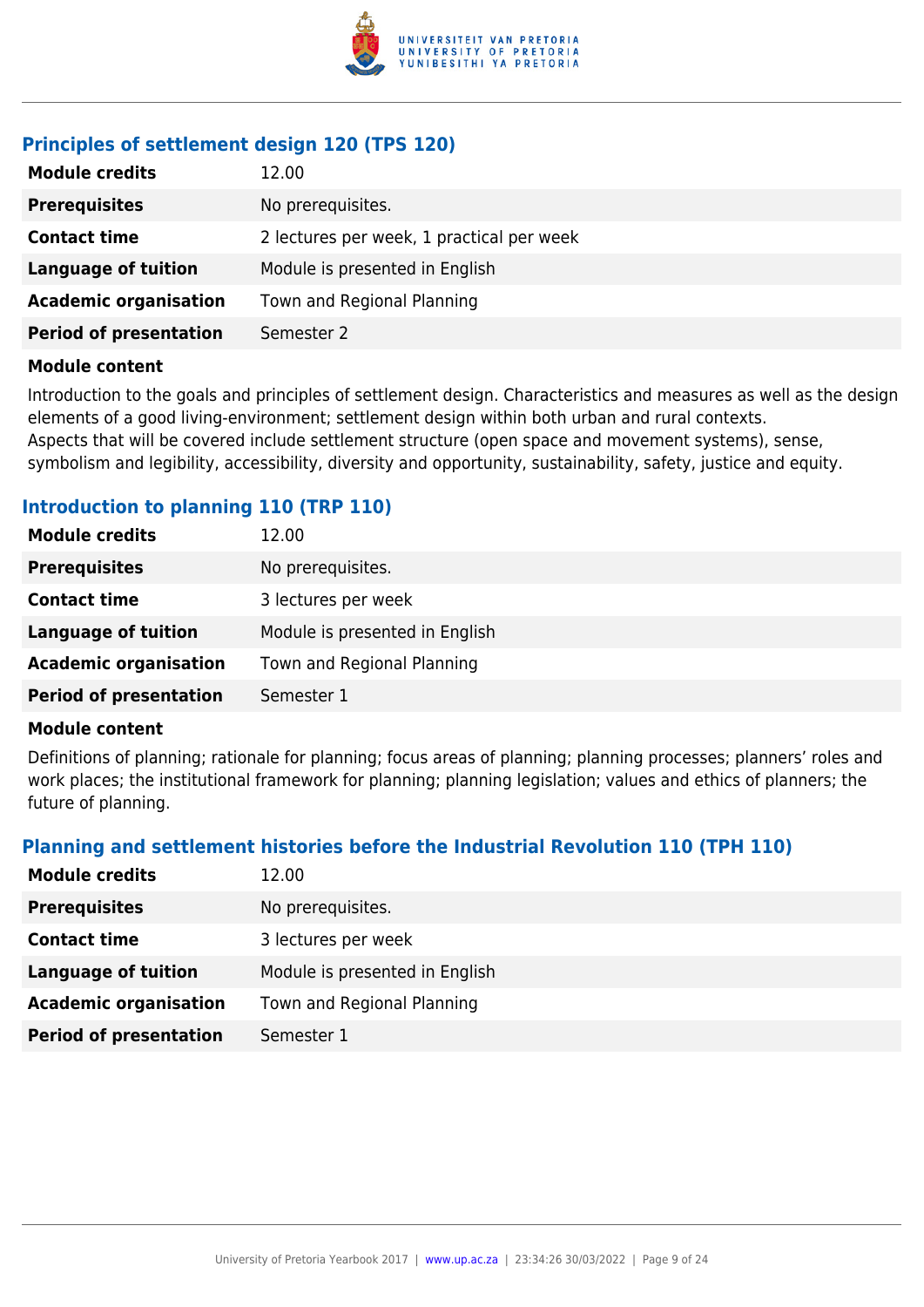

An in-depth analysis of city building and urban and regional planning in pre-modern times. The influence on settlement design and planning within the social, political and economic context of the Pre-historic; Classic (Roman and Greek); Feudal and Mercantile eras. Aspects such as visions of ideal cities, settlement patterns, the treatment of public space, the development of the edge of the settlement, functional zones and segregation are covered. Attention is given to the function, role, character, practice and beneficiaries of planning and the role of planners.

## **Planning and settlement histories since the Industrial Revolution 120 (TPH 120)**

| <b>Module credits</b>         | 12.00                          |
|-------------------------------|--------------------------------|
| <b>Prerequisites</b>          | No prerequisites.              |
| <b>Contact time</b>           | 3 lectures per week            |
| Language of tuition           | Module is presented in English |
| <b>Academic organisation</b>  | Town and Regional Planning     |
| <b>Period of presentation</b> | Semester 2                     |

#### **Module content**

An in-depth analysis of city building and urban and regional planning in modern and post-modern times with special emphasis on the South African situation. The influence on settlement design and planning within the social, political and economic context of Industrial and Post-industrial eras. Aspects such as visions of ideal cities, settlement patterns, the treatment of public space, the development of the edge of the settlement, functional zones and segregation are covered. Attention is given to the function, role, character, practice and beneficiaries of planning and the role of planners.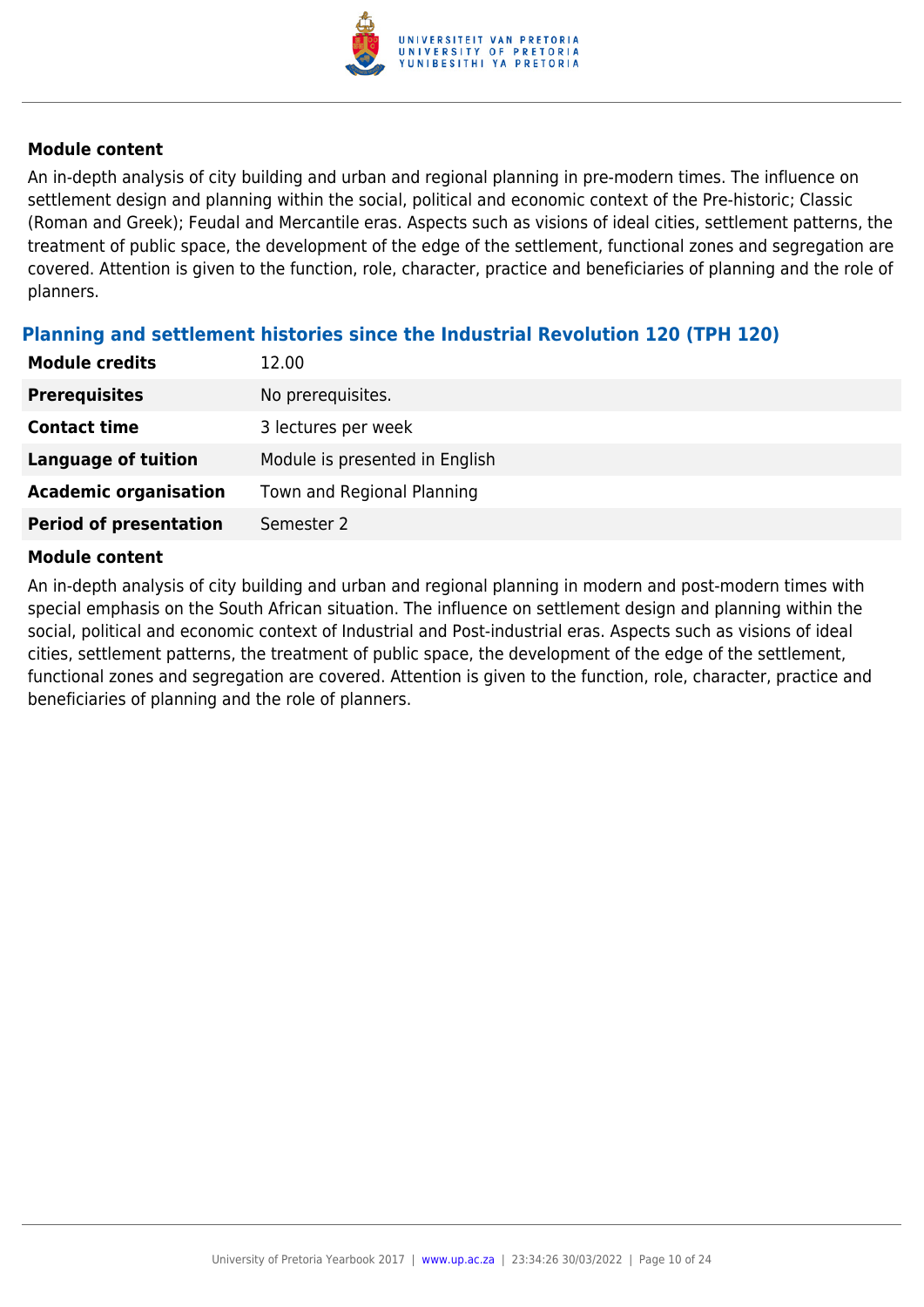

## Curriculum: Year 2

**Minimum credits: 132**

## **Core modules**

## **Community-based project 201 (JCP 201)**

| <b>Module credits</b>         | 8.00                                       |
|-------------------------------|--------------------------------------------|
| <b>Prerequisites</b>          | No prerequisites.                          |
| <b>Contact time</b>           | 1 other contact session per week           |
| <b>Language of tuition</b>    | Separate classes for Afrikaans and English |
| <b>Academic organisation</b>  | <b>Informatics</b>                         |
| <b>Period of presentation</b> | Year                                       |

#### **Module content**

This project-orientated module is a form of applied learning which is directed at specific community needs and is integrated into all undergraduate academic programmes offered by the Faculty of Engineering, Built Environment and Information Technology. The main objectives with the module are as follows:

(1) The execution of a community related project aimed at achieving a beneficial impact on a chosen section of society, preferably but not exclusively, by engagement with a section of society which is different from the student's own social background.

(2) The development of an awareness of personal, social and cultural values, an attitude to be of service, and an understanding of social issues, for the purpose of being a responsible professional.

(3) The development of important multidisciplinary and life skills, such as communication, interpersonal and leadership skills.

Assessment in the module will include all or most of the following components: evaluation and approval of project proposal, assessment of oral and/or written progress reports, peer assessment in the event of team projects, written reportback by those at which the project was aimed at, and final assessment on grounds of the submission of a portfolio and a written report.

## **Plan and policy analysis and assessment 210 (TPA 210)**

| <b>Module credits</b>         | 12.00                          |
|-------------------------------|--------------------------------|
| <b>Prerequisites</b>          | No prerequisites.              |
| <b>Contact time</b>           | 3 lectures per week            |
| Language of tuition           | Module is presented in English |
| <b>Academic organisation</b>  | Town and Regional Planning     |
| <b>Period of presentation</b> | Semester 1                     |

#### **Module content**

Analysis and assessment of plans and policy frameworks from a planning and development perspective. Analysis and assessment of substantive and communicative content. Deconstruction of text, norms and values, planning and development approaches. The role of planners and the democratisation of planning.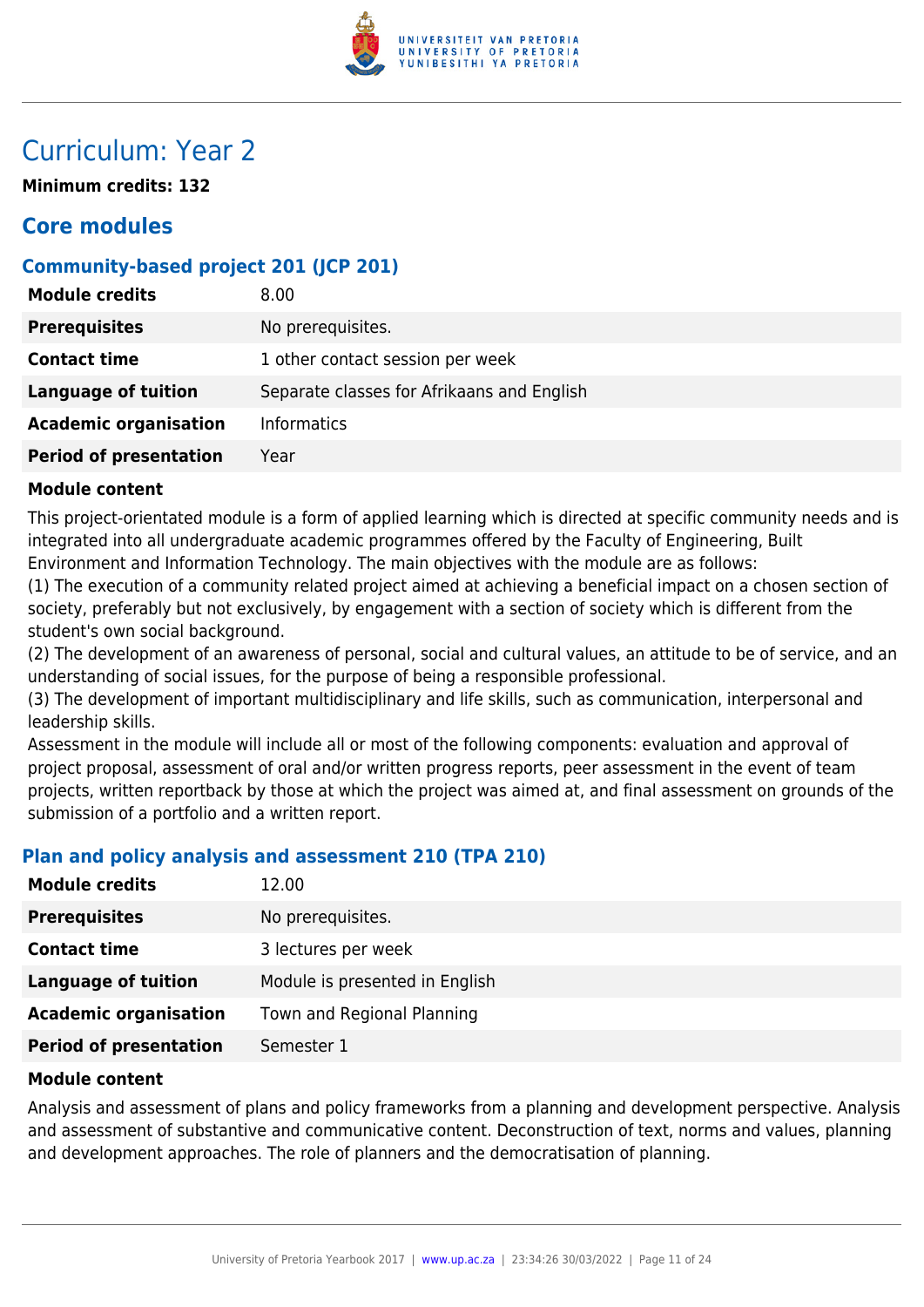

## **Introduction to development planning 210 (TPD 210)**

| <b>Module credits</b>         | 12.00                          |
|-------------------------------|--------------------------------|
| <b>Prerequisites</b>          | No prerequisites.              |
| <b>Contact time</b>           | 3 lectures per week            |
| <b>Language of tuition</b>    | Module is presented in English |
| <b>Academic organisation</b>  | Town and Regional Planning     |
| <b>Period of presentation</b> | Semester 1                     |
|                               |                                |

#### **Module content**

Introduction to development problems, perspectives on and concepts of development. Approaches to development planning and development studies. Application of development proposals from local to national levels. International and local perspectives and case studies. Critical evaluation of development initiatives, and aspects such as culture, gender, diversity and sustainability. Role players in the development process

## **Municipal development planning 220 (TPD 220)**

| <b>Module credits</b>         | 12.00                          |
|-------------------------------|--------------------------------|
| <b>Prerequisites</b>          | No prerequisites.              |
| <b>Contact time</b>           | 3 lectures per week            |
| Language of tuition           | Module is presented in English |
| <b>Academic organisation</b>  | Town and Regional Planning     |
| <b>Period of presentation</b> | Semester 2                     |

#### **Module content**

Theories and processes of strategic, forward, and integrated development planning; origins and intentions of these concepts; international and local perspectives and case studies; policy framework for development planning in the South African context; role players in development planning processes, with specific reference to the role of the planner and the community; introduction to the concept, theory, aims, processes and practise of participatory planning.

#### **Settlement design concepts 210 (TPS 210)**

| <b>Module credits</b>         | 16.00                                     |
|-------------------------------|-------------------------------------------|
| <b>Prerequisites</b>          | No prerequisites.                         |
| <b>Contact time</b>           | 2 lectures per week, 1 practical per week |
| Language of tuition           | Module is presented in English            |
| <b>Academic organisation</b>  | Town and Regional Planning                |
| <b>Period of presentation</b> | Semester 1                                |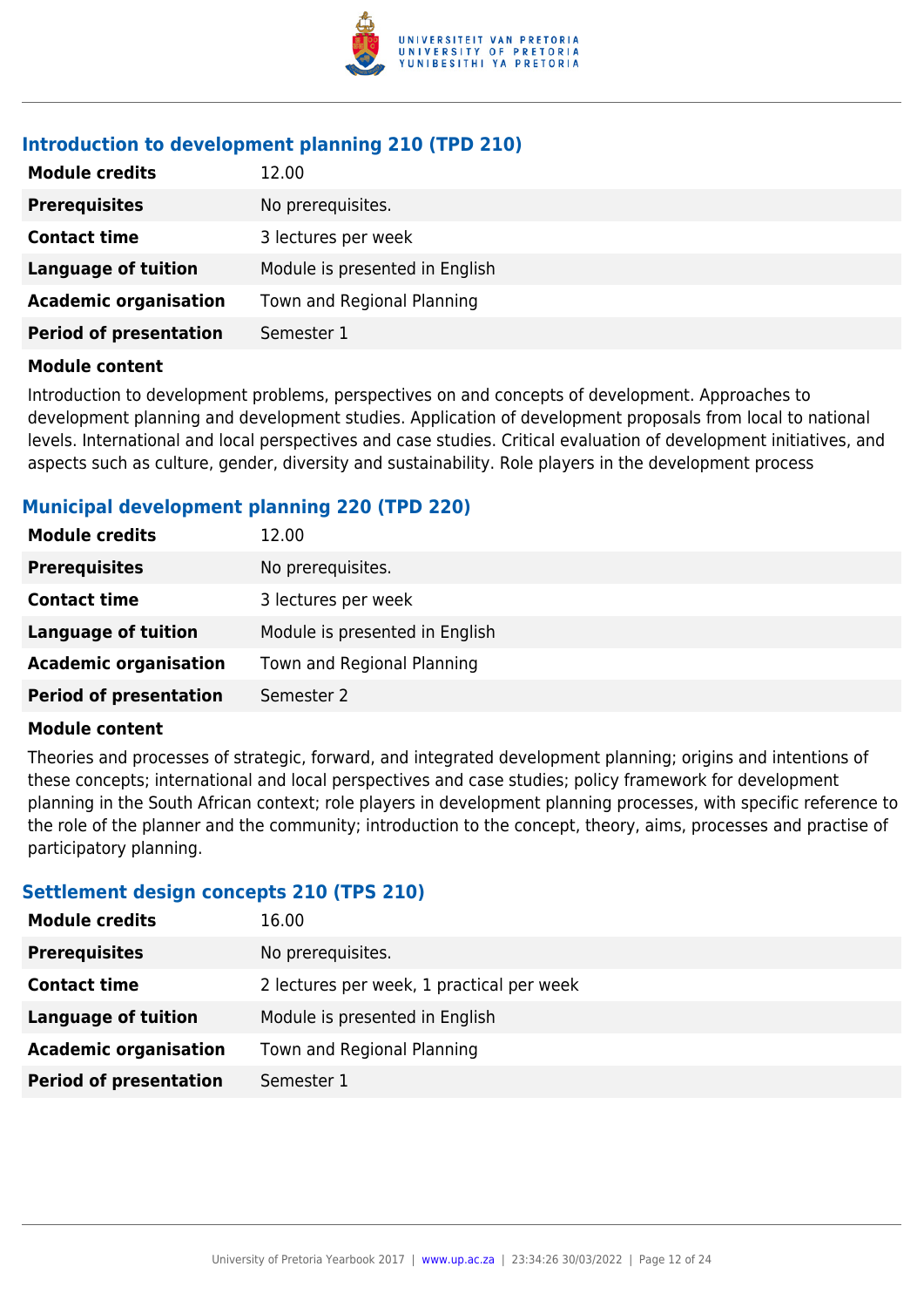

The skills and techniques to design a layout of a new settlement or part of an existing settlement. It includes design for the provision of housing for both high and low income groups, as well as commercial and social facilities, open space systems, transportation systems and services. Design sustainable and equitable areas. Site analysis and assessment; development of alternative concepts; the detail design including the division of erven, infrastructure network, land development control and design guidelines.

## **Settlement establishment and housing delivery 220 (TPS 220)**

| <b>Module credits</b>         | 16.00                                     |
|-------------------------------|-------------------------------------------|
| <b>Prerequisites</b>          | No prerequisites.                         |
| <b>Contact time</b>           | 1 practical per week, 2 lectures per week |
| <b>Language of tuition</b>    | Module is presented in English            |
| <b>Academic organisation</b>  | Town and Regional Planning                |
| <b>Period of presentation</b> | Semester 2                                |

#### **Module content**

Institutional and legal frameworks in which settlement establishment and housing provision takes place; user and site requirements; housing typologies and densities; engineering services; role players; financing; township establishment in terms of current legislation; simulated exercise; the detail design including the division of erven, infrastructure network, land development control and design guidelines.

## **Land use management theory 210 (TPU 210)**

| <b>Module credits</b>         | 12.00                                      |
|-------------------------------|--------------------------------------------|
| <b>Prerequisites</b>          | No prerequisites.                          |
| <b>Contact time</b>           | 3 lectures per week                        |
| Language of tuition           | Afrikaans and English is used in one class |
| <b>Academic organisation</b>  | Town and Regional Planning                 |
| <b>Period of presentation</b> | Semester 1                                 |

#### **Module content**

A brief history of land use management in South Africa; rationale for land use management; principles of good land use management in the context of transformation and development imperatives in post-apartheid South Africa, global environmental change, new economic geography, procedural, substantive and intergenerational justice and development economics; critique of land use management; ethics of land use management; the characteristics of an appropriate land use management system that advances transformation, sustainability, resilience, equity, inclusiveness and integration in South Africa; the link between land use management and strategic spatial planning; international and South African examples of land use management systems; the future of land use management.

#### **Urban land development economics 261 (TPU 261)**

| <b>Module credits</b> | 6.00 |
|-----------------------|------|
|                       |      |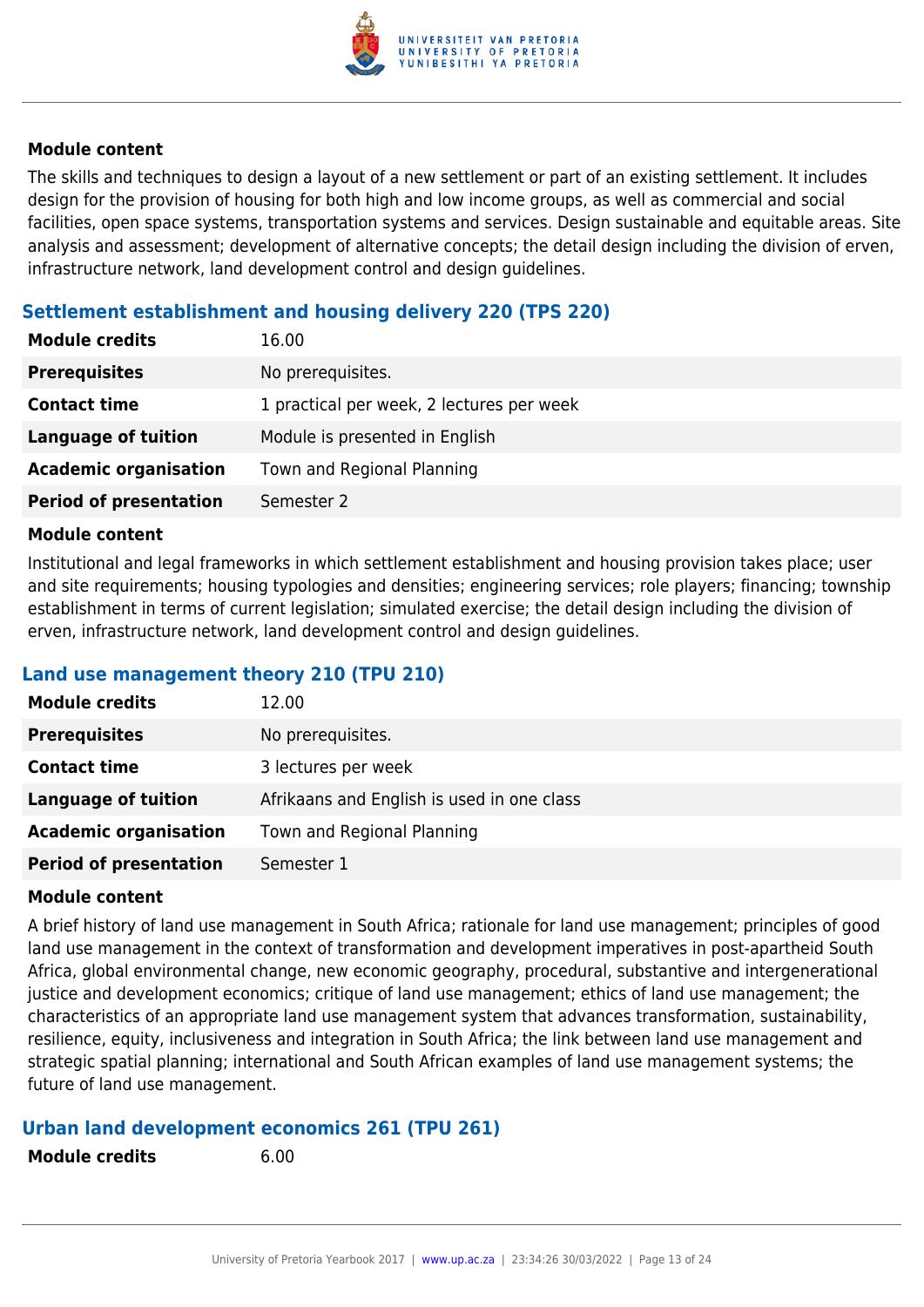

| <b>Prerequisites</b>          | No prerequisites.              |
|-------------------------------|--------------------------------|
| <b>Contact time</b>           | 3 lectures per week            |
| <b>Language of tuition</b>    | Module is presented in English |
| <b>Academic organisation</b>  | Town and Regional Planning     |
| <b>Period of presentation</b> | Quarter 3                      |

The economics of settlements, including aspects such as economic advantages, transformation, equity, integration and inclusiveness; locational choices of urban land uses; density and intensity of development; the effects of densities, location and transportation economics on land values; implications of zoning; implications for sustainability and risk reduction; the cost of urban growth, whether by densification or sprawl. The functioning of the property market, e.g. how the property market works for the urban poor; key role players and decision-making in the property market; the role of urban planning as well as local government and their financial viability in the property market.

#### **Land use management practice 262 (TPU 262)**

| <b>Module credits</b>         | 6.00                                       |
|-------------------------------|--------------------------------------------|
| <b>Prerequisites</b>          | No prerequisites.                          |
| <b>Contact time</b>           | 3 lectures per week                        |
| <b>Language of tuition</b>    | Afrikaans and English is used in one class |
| <b>Academic organisation</b>  | Town and Regional Planning                 |
| <b>Period of presentation</b> | Quarter 4                                  |

#### **Module content**

Generic components of land use and land development applications and procedures; practical exercises in the preparation, submission, processing and evaluation of land use management applications; policy preparation in terms of land use management systems that advance equity, resilience, inclusiveness, sustainability and integration; appeals; introduction to Environmental Impact Studies (EIAs).

## **Elective modules**

#### **Economics 214 (EKN 214)**

| <b>Module credits</b>      | 16.00                                                                                                                                                                               |
|----------------------------|-------------------------------------------------------------------------------------------------------------------------------------------------------------------------------------|
| <b>Service modules</b>     | Faculty of Engineering, Built Environment and Information Technology<br><b>Faculty of Education</b><br><b>Faculty of Humanities</b><br>Faculty of Natural and Agricultural Sciences |
| <b>Prerequisites</b>       | EKN 110 GS and EKN 120 or EKN 113 GS and EKN 123 and STK 110 GS and STK<br>120 GS                                                                                                   |
| <b>Contact time</b>        | 3 lectures per week                                                                                                                                                                 |
| <b>Language of tuition</b> | Separate classes for Afrikaans and English                                                                                                                                          |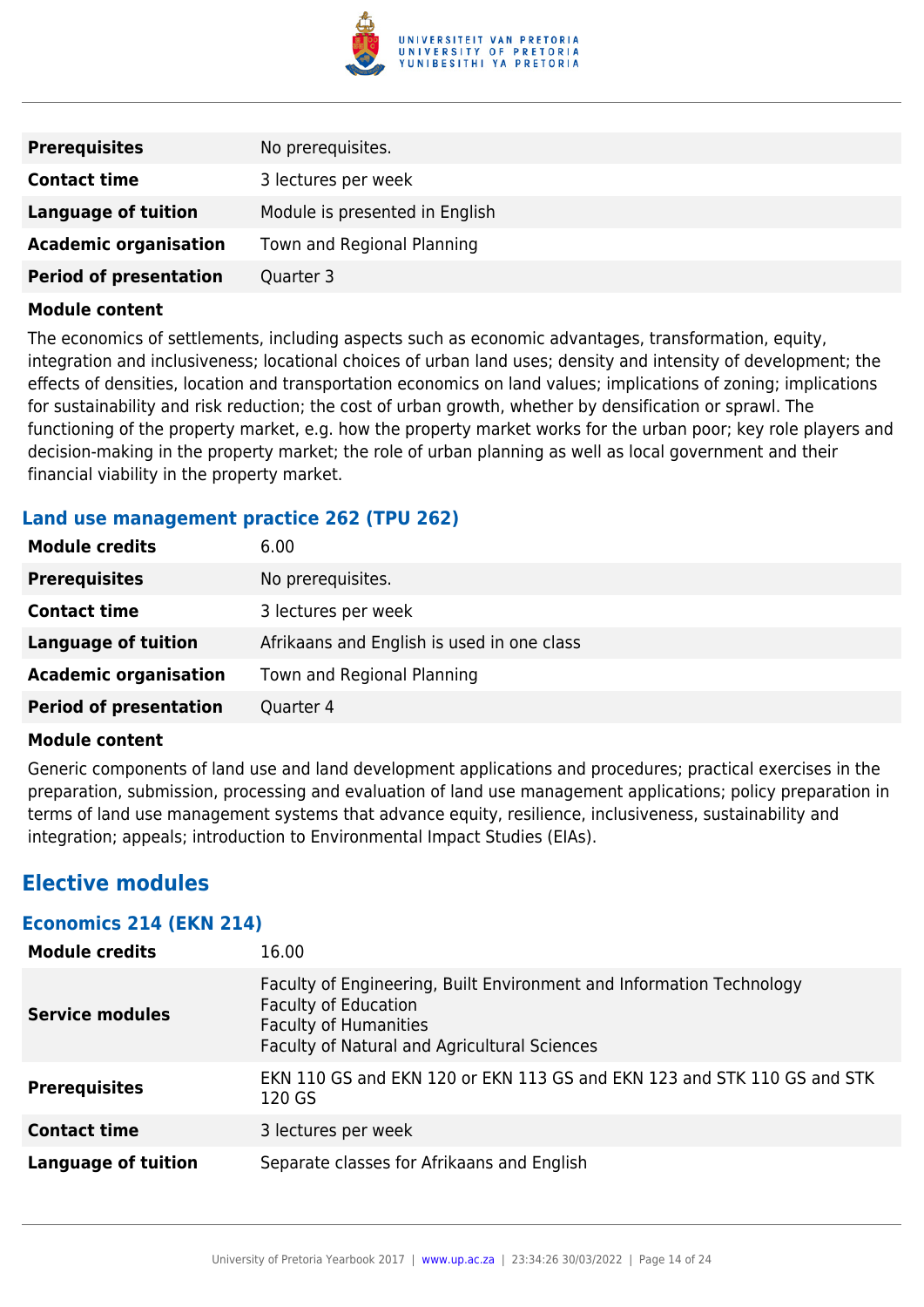

| <b>Academic organisation</b> | Economics |
|------------------------------|-----------|
|------------------------------|-----------|

#### **Period of presentation** Semester 1

#### **Module content**

Macroeconomics

From Wall and Bay Street to Diagonal Street: a thorough understanding of the mechanisms and theories explaining the workings of the economy is essential. Macroeconomic insight is provided on the real market, the money market, two market equilibrium, monetarism, growth theory, cyclical analysis, inflation, Keynesian general equilibrium analysis and fiscal and monetary policy issues.

| <b>Sociology 210 (SOC 210)</b> |  |  |
|--------------------------------|--|--|
|                                |  |  |

| <b>Module credits</b>         | 20.00                                                                |
|-------------------------------|----------------------------------------------------------------------|
| <b>Service modules</b>        | Faculty of Engineering, Built Environment and Information Technology |
| <b>Prerequisites</b>          | SOC 110(GS), SOC 120(GS)                                             |
| <b>Contact time</b>           | 3 lectures per week, 1 tutorial per week                             |
| <b>Language of tuition</b>    | Module is presented in English                                       |
| <b>Academic organisation</b>  | Sociology                                                            |
| <b>Period of presentation</b> | Semester 1                                                           |

#### **Module content**

#### Part 1: Sociology of work: Globalisation

The contemporary process of globalisation at a world level impacts on the process of change and economic development. This section will discuss processes and debates associated with economic globalisation and the global dominance of finance capital in the late 20th and early 21st century. We will review contemporary debates associated with these issues.

#### Part 2: Gender, family and households

This section focuses on theories and issues relevant to the understanding of households, families and gender. It addresses thematics such as dynamic family structures, poverty, the survival strategies of poor households, gender-based violence and the ways in which the aforementioned affect family life and forms as well as children and youth in particular. A special emphasis is placed on exploring these issues in a Southern African context.

| <b>Module credits</b>         | 20.00                                                                |
|-------------------------------|----------------------------------------------------------------------|
| <b>Service modules</b>        | Faculty of Engineering, Built Environment and Information Technology |
| <b>Prerequisites</b>          | SOC 110, SOC 120(GS)                                                 |
| <b>Contact time</b>           | 1 tutorial per week, 3 lectures per week                             |
| <b>Language of tuition</b>    | Module is presented in English                                       |
| <b>Academic organisation</b>  | Sociology                                                            |
| <b>Period of presentation</b> | Semester 2                                                           |

## **Sociology 220 (SOC 220)**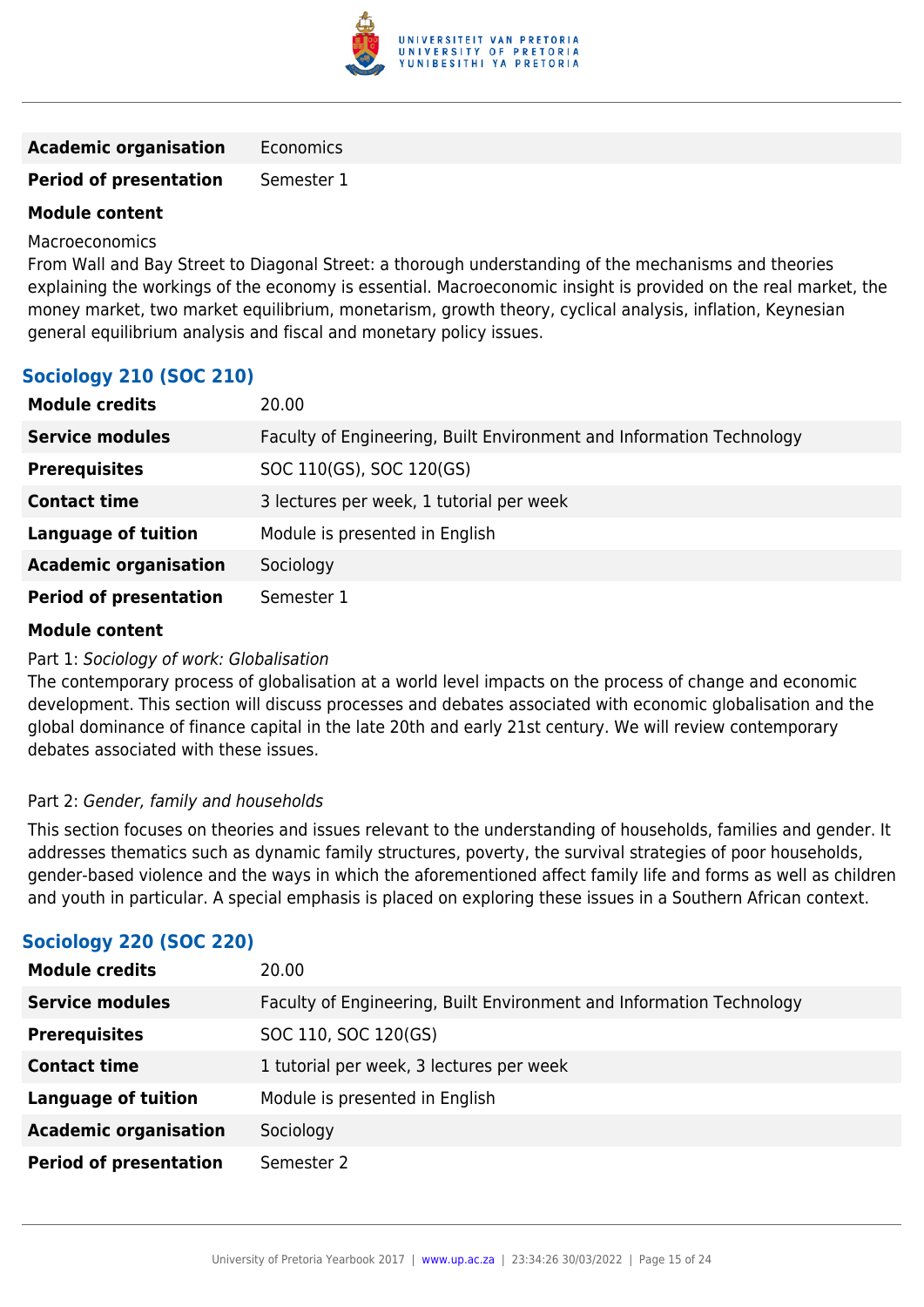

#### Part 1: Demography, health and society

This section explores the dynamic relationship between demography and health, with examples drawn from South African and international case studies. The substantial increase in world population during the past century compounds key issues faced by contemporary societies. Interplay between demographic processes, such as morbidity, mortality, fertility and mobility, impact on the size of a population. In turn, these are to an extent shaped by the structure of a population as well as the cultural context of a society. Central to this are concerns around health and disease.

#### Part 2: Cultural Sociology

This section explores themes in cultural sociology, with an emphasis on the ways in which meaning is constructed in everyday life by individuals as well as collectives, on the one hand, and the intersection between culture and institutional forms and social structure on the other. Students will be introduced to the work of some of the key thinkers in the field, and will be provided with the opportunity to write an independent essay on a theme in cultural sociology.

| Economics 234 (EKN 234) |  |  |  |  |  |
|-------------------------|--|--|--|--|--|
|-------------------------|--|--|--|--|--|

| <b>Module credits</b>         | 16.00                                                                                                                                                                               |
|-------------------------------|-------------------------------------------------------------------------------------------------------------------------------------------------------------------------------------|
| <b>Service modules</b>        | Faculty of Engineering, Built Environment and Information Technology<br><b>Faculty of Education</b><br><b>Faculty of Humanities</b><br>Faculty of Natural and Agricultural Sciences |
| <b>Prerequisites</b>          | EKN 214, STK 120                                                                                                                                                                    |
| <b>Contact time</b>           | 3 lectures per week                                                                                                                                                                 |
| <b>Language of tuition</b>    | Module is presented in English                                                                                                                                                      |
| <b>Academic organisation</b>  | Economics                                                                                                                                                                           |
| <b>Period of presentation</b> | Semester 2                                                                                                                                                                          |

#### **Module content**

Macroeconomics

Application of the principles learned in EKN 214 on the world we live in. We look at international markets and dynamic macroeconomic models, and familiarise the students with the current macroeconomic policy debates. We also take a look at the latest macroeconomic research in the world. The course includes topics of the mathematical and econometric analysis of macroeconomic issues.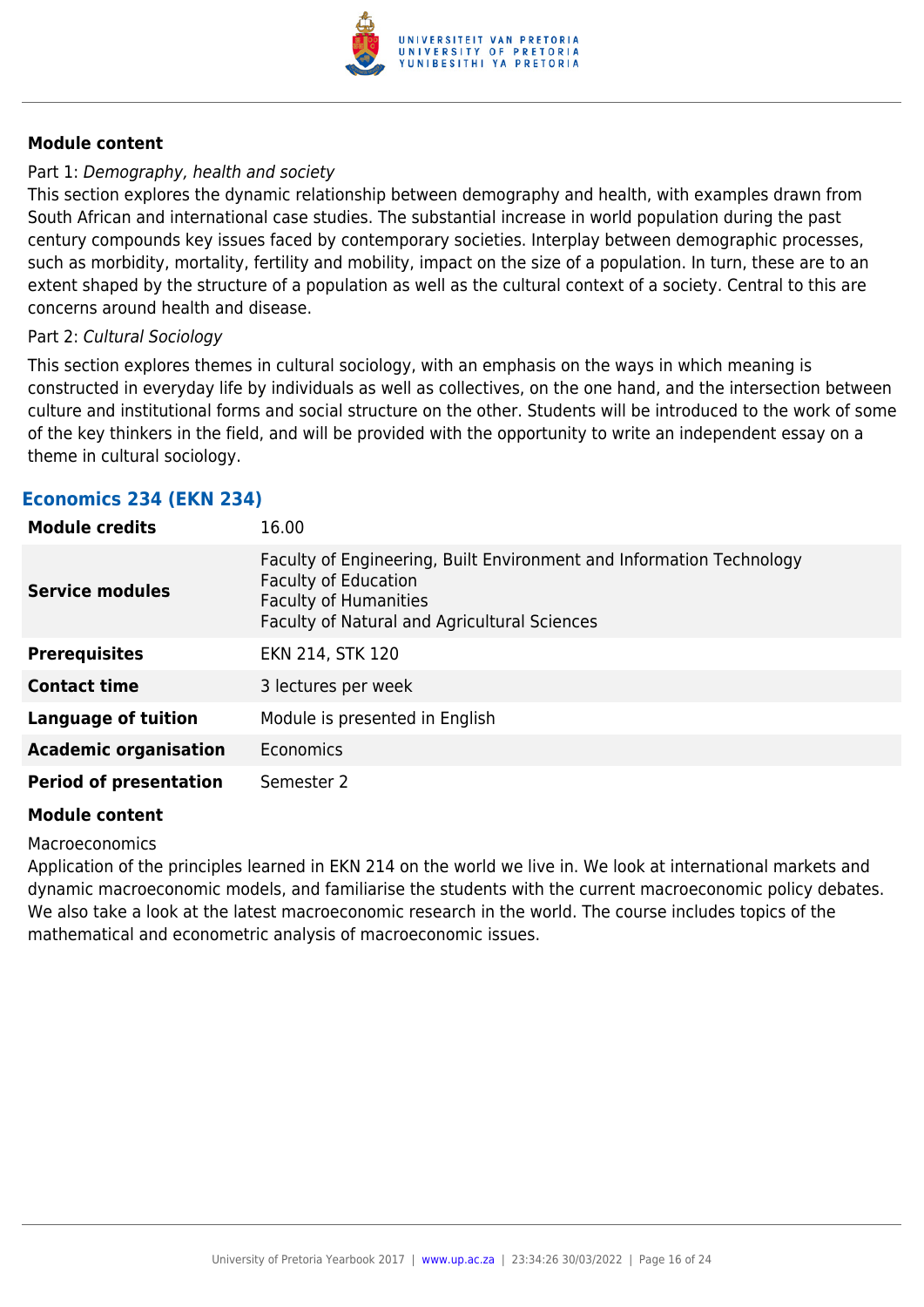

## Curriculum: Year 3

**Minimum credits: 120**

## **Core modules**

## **Transport planning and municipal services provision 320 (TMS 320)**

| <b>Module credits</b>         | 16.00                                      |
|-------------------------------|--------------------------------------------|
| <b>Prerequisites</b>          | No prerequisites.                          |
| <b>Contact time</b>           | 1 practical per week, 2 lectures per week  |
| <b>Language of tuition</b>    | Afrikaans and English is used in one class |
| <b>Academic organisation</b>  | Town and Regional Planning                 |
| <b>Period of presentation</b> | Semester 2                                 |

#### **Module content**

Section A – Transport planning: environmental, economic and social impact of transport; transport planning process; introduction to transport studies and evaluation; public transport; functional road hierarchy; geometric road layout; road reserve dimensions; parking; preparation of a layout. Section B – Municipal services provision: water supply; sanitation; stormwater disposal; energy supply; public lighting; solid waste removal; inclusion of municipal services in the layout.

## **Regional development planning 310 (TPD 310)**

| <b>Module credits</b>         | 12.00                          |
|-------------------------------|--------------------------------|
| <b>Prerequisites</b>          | No prerequisites.              |
| <b>Contact time</b>           | 3 lectures per week            |
| <b>Language of tuition</b>    | Module is presented in English |
| <b>Academic organisation</b>  | Town and Regional Planning     |
| <b>Period of presentation</b> | Semester 1                     |

#### **Module content**

Theory and practice of regional development planning; strategic regional development analysis and thinking; preparation and implementation of regional development frameworks, and plans and strategies on supranational, national, provincial and metropolitan levels.

## **Rural development planning 320 (TPD 320)**

| <b>Module credits</b>         | 12.00                          |
|-------------------------------|--------------------------------|
| <b>Prerequisites</b>          | No prerequisites.              |
| <b>Contact time</b>           | 3 lectures per week            |
| Language of tuition           | Module is presented in English |
| <b>Academic organisation</b>  | Town and Regional Planning     |
| <b>Period of presentation</b> | Semester 1                     |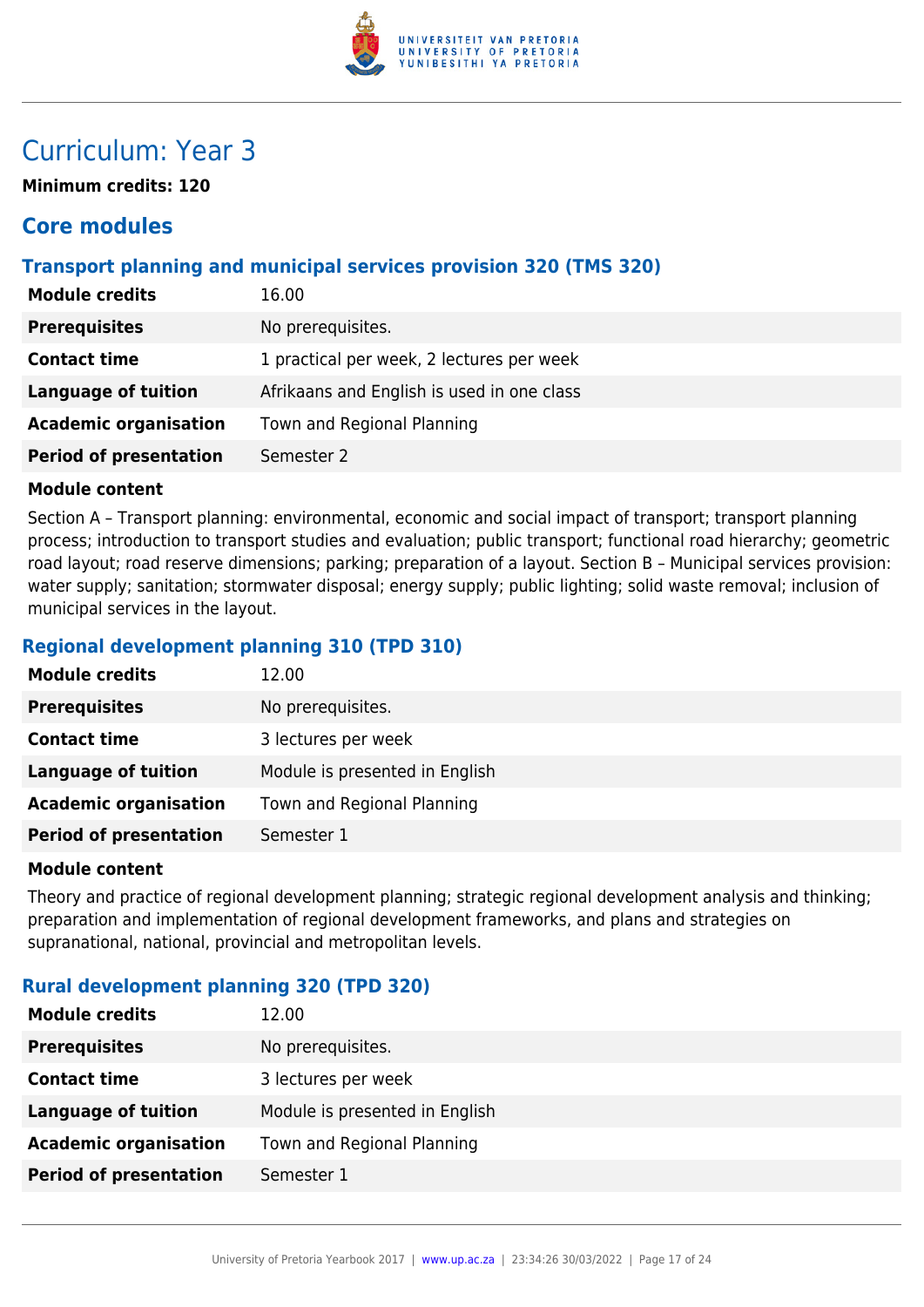

Rural development in historical, political, ideological, social, economical, geographical and institutional context; theoretical perspectives on and approaches to rural development; case studies of rural development planning and plans in different developmental contexts; preparation, implementation and evaluation of rural development frameworks, strategies and plans.

## **Spatial concepts 310 (TPS 310)**

| <b>Module credits</b>         | 16.00                                     |
|-------------------------------|-------------------------------------------|
| <b>Prerequisites</b>          | No prerequisites.                         |
| <b>Contact time</b>           | 1 practical per week, 2 lectures per week |
| <b>Language of tuition</b>    | Module is presented in English            |
| <b>Academic organisation</b>  | Town and Regional Planning                |
| <b>Period of presentation</b> | Semester 1                                |

#### **Module content**

Spatial concepts regarding the development and planning of settlements. Morphological development processes such as decentralisation, counter urbanisation, residential infill and succession, urban sprawl. Spatial structuring elements, e.g. corridors, nodes, compact cities, mixed use.

#### **Planning prospects 320 (TRP 320)**

| <b>Module credits</b>         | 12.00                          |
|-------------------------------|--------------------------------|
| <b>Prerequisites</b>          | No prerequisites.              |
| <b>Contact time</b>           | 3 lectures per week            |
| Language of tuition           | Module is presented in English |
| <b>Academic organisation</b>  | Town and Regional Planning     |
| <b>Period of presentation</b> | Semester 2                     |

#### **Module content**

Critical reflections on planning as construct, activity and profession. Case study-based exploration of innovative planning practices.

#### **Institutional and legal structures for planning 310 (TPW 310)**

| <b>Module credits</b>         | 12.00                          |
|-------------------------------|--------------------------------|
| <b>Prerequisites</b>          | No prerequisites.              |
| <b>Contact time</b>           | 3 lectures per week            |
| <b>Language of tuition</b>    | Module is presented in English |
| <b>Academic organisation</b>  | Town and Regional Planning     |
| <b>Period of presentation</b> | Semester 1                     |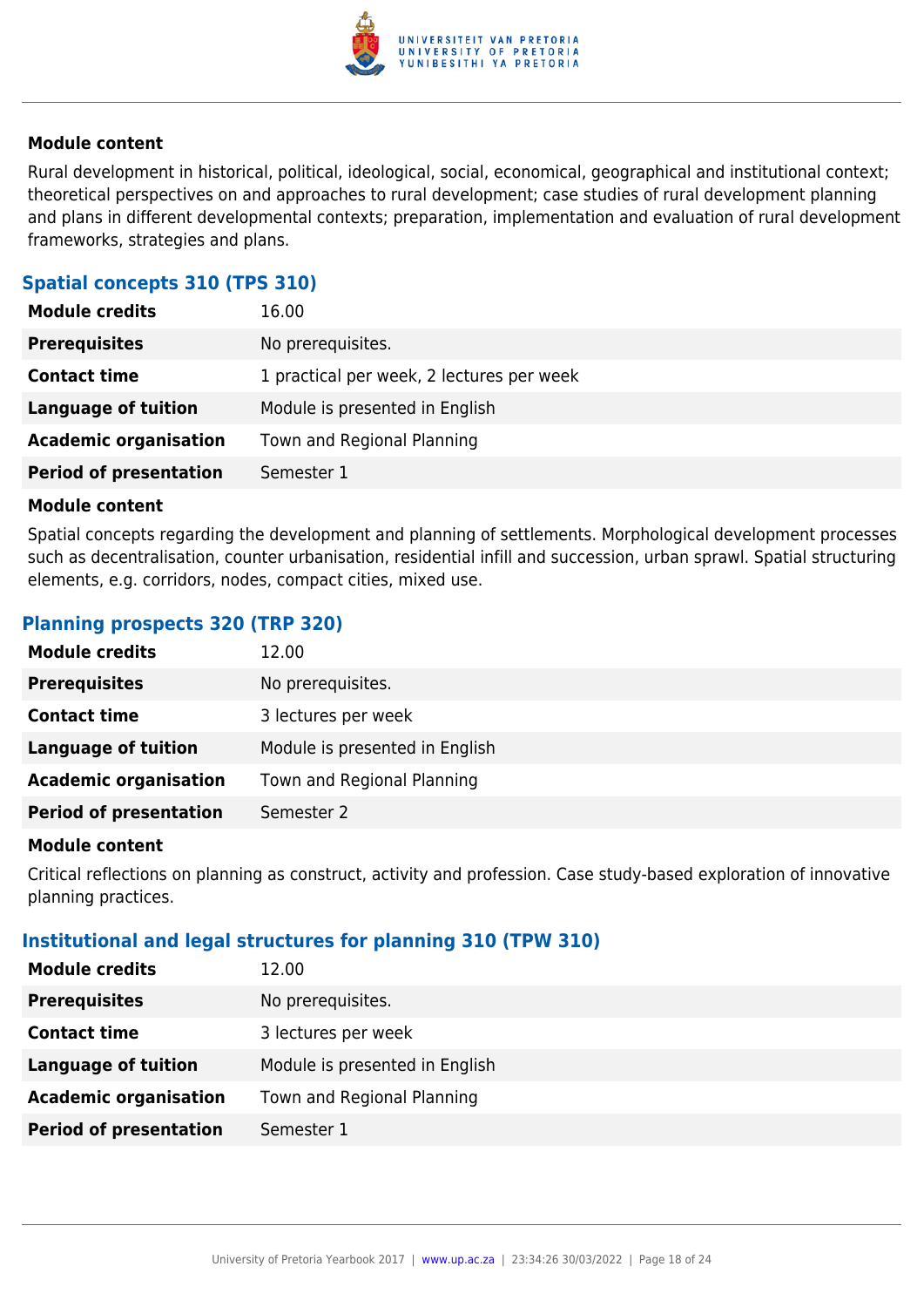

Overview of South African institutional and legal structures for planning and development, on national and provincial scale. Relevant legislation and policies that influence planning. Specific reference to the legal frameworks guiding land development, the environment, municipal management and development, housing, transport, water, and Human Rights.

## **Elective modules**

### **Economics 310 (EKN 310)**

| <b>Module credits</b>         | 20.00                                                                                                                                                                               |
|-------------------------------|-------------------------------------------------------------------------------------------------------------------------------------------------------------------------------------|
| Service modules               | Faculty of Engineering, Built Environment and Information Technology<br><b>Faculty of Education</b><br><b>Faculty of Humanities</b><br>Faculty of Natural and Agricultural Sciences |
| <b>Prerequisites</b>          | EKN 214, EKN 234 or EKN 224, EKN 244                                                                                                                                                |
| <b>Contact time</b>           | 2 lectures per week, 1 discussion class per week                                                                                                                                    |
| <b>Language of tuition</b>    | Afrikaans and English is used in one class                                                                                                                                          |
| <b>Academic organisation</b>  | Economics                                                                                                                                                                           |
| <b>Period of presentation</b> | Semester 1                                                                                                                                                                          |

#### **Module content**

#### Public finance

Role of government in the economy. Welfare economics and theory of optimality. Ways of correcting market failures. Government expenditure theories, models and programmes. Government revenue. Models on taxation, effects of taxation on the economy. Assessment of taxation from an optimality and efficiency point of view. South African perspective on public finance.

#### **Economics 320 (EKN 320)**

| <b>Module credits</b>         | 20.00                                                                                                                                                                               |
|-------------------------------|-------------------------------------------------------------------------------------------------------------------------------------------------------------------------------------|
| Service modules               | Faculty of Engineering, Built Environment and Information Technology<br><b>Faculty of Education</b><br><b>Faculty of Humanities</b><br>Faculty of Natural and Agricultural Sciences |
| <b>Prerequisites</b>          | <b>EKN 310 GS</b>                                                                                                                                                                   |
| <b>Contact time</b>           | 1 discussion class per week, 2 lectures per week                                                                                                                                    |
| <b>Language of tuition</b>    | Afrikaans and English is used in one class                                                                                                                                          |
| <b>Academic organisation</b>  | Economics                                                                                                                                                                           |
| <b>Period of presentation</b> | Semester 2                                                                                                                                                                          |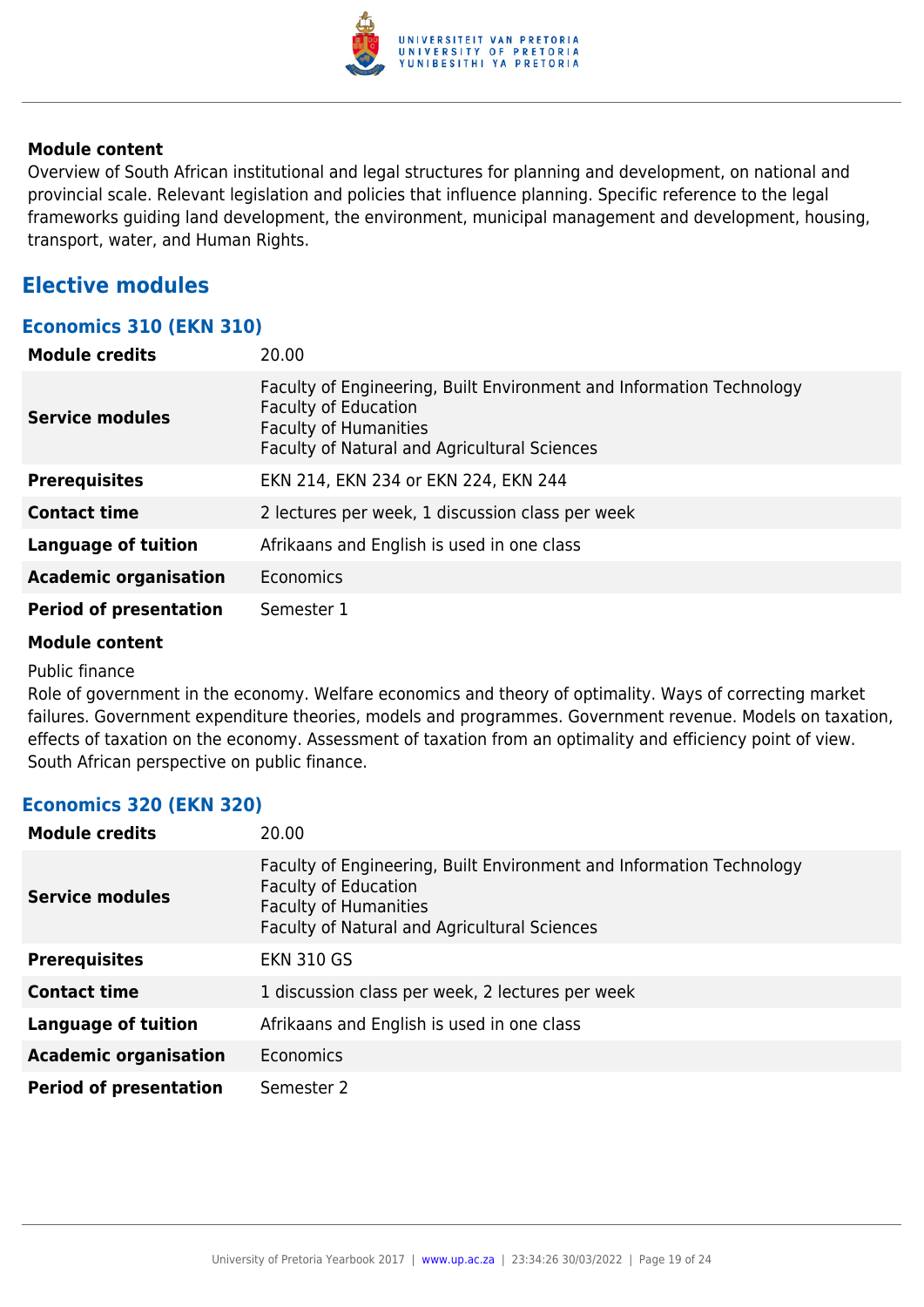

#### Economic analyses

Identification, collection and interpretation process of relevant economic data; the national accounts (i.e. income and production accounts, the national financial account, the balance of payments and input-output tables); economic growth; inflation; employment, unemployment, wages, productivity and income distribution; business cycles; financial indicators; fiscal indicators; social indicators; international comparisons; relationships between economic time series - regression analysis; long-term future studies and scenario analysis; overall assessment of the South African economy from 1994 onwards.

## **Sociology 310 (SOC 310)**

| <b>Module credits</b>         | 30.00                                                                |
|-------------------------------|----------------------------------------------------------------------|
| <b>Service modules</b>        | Faculty of Engineering, Built Environment and Information Technology |
| <b>Prerequisites</b>          | SOC 120, SOC 210(GS), SOC 220(GS)                                    |
| <b>Contact time</b>           | 3 lectures per week, 1 tutorial per week                             |
| <b>Language of tuition</b>    | Module is presented in English                                       |
| <b>Academic organisation</b>  | Sociology                                                            |
| <b>Period of presentation</b> | Semester 1                                                           |

#### **Module content**

Part 1: Social theory

This section focuses on contemporary social theory, in order to extend and broaden students' understanding of social theory beyond the classical canon. Students will be introduced to key conceptual vocabularies, theoretical paradigms and contemporary bodies of work in social theory. In addition, the way in which scholars who work on South Africa have drawn on social theory to inform and enrich their work is emphasized.

#### Part 2: Labour studies

The section addresses sociological approaches to the workplace. It will critically assess labour market policy and examine issues such as management practice, employment and unemployment, and discrimination and flexibility in the labour market in South Africa.

## **Sociology 320 (SOC 320)**

| <b>Module credits</b>         | 30.00                                                                |
|-------------------------------|----------------------------------------------------------------------|
| <b>Service modules</b>        | Faculty of Engineering, Built Environment and Information Technology |
| <b>Prerequisites</b>          | SOC 210, SOC 220(GS)                                                 |
| <b>Contact time</b>           | 3 lectures per week, 1 tutorial per week                             |
| <b>Language of tuition</b>    | Module is presented in English                                       |
| <b>Academic organisation</b>  | Sociology                                                            |
| <b>Period of presentation</b> | Semester 2                                                           |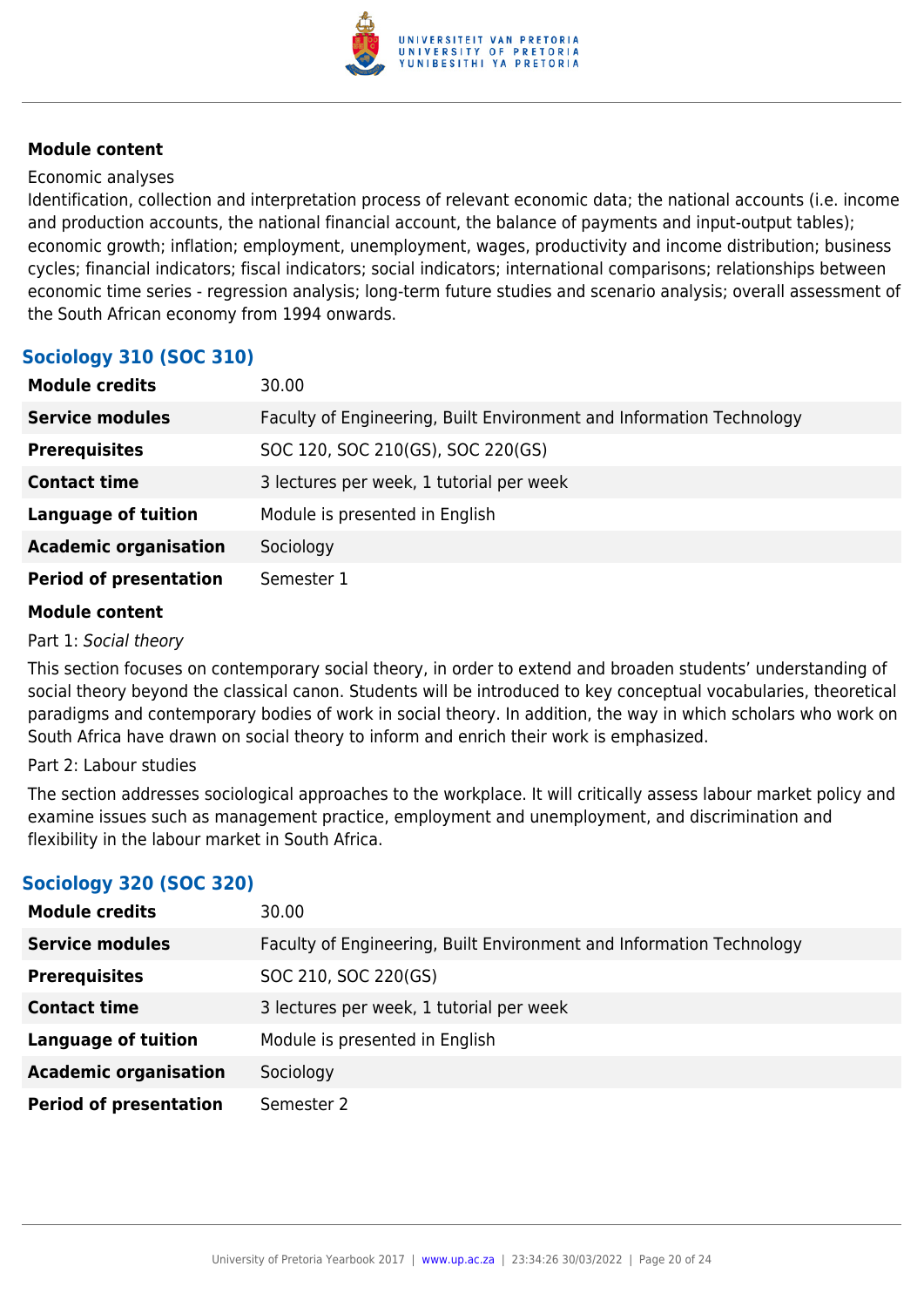

#### Part 1: Rural and urban sociology

This section considers the relationship between the rural and urban, against the backdrop of the emergence and development of both capitalism in its various guises and globalisation within the twentieth and twenty-first centuries in the global North and South. Questions on the nature of social interaction in communities, changing ways of relating, inequality and livelihoods, collective action, local cultures and modernities are considered.

#### Part 2: Sociology of religion

This section looks at religion and secularism in social context. Specific emphasis is placed on religion and secularism as forces for social change.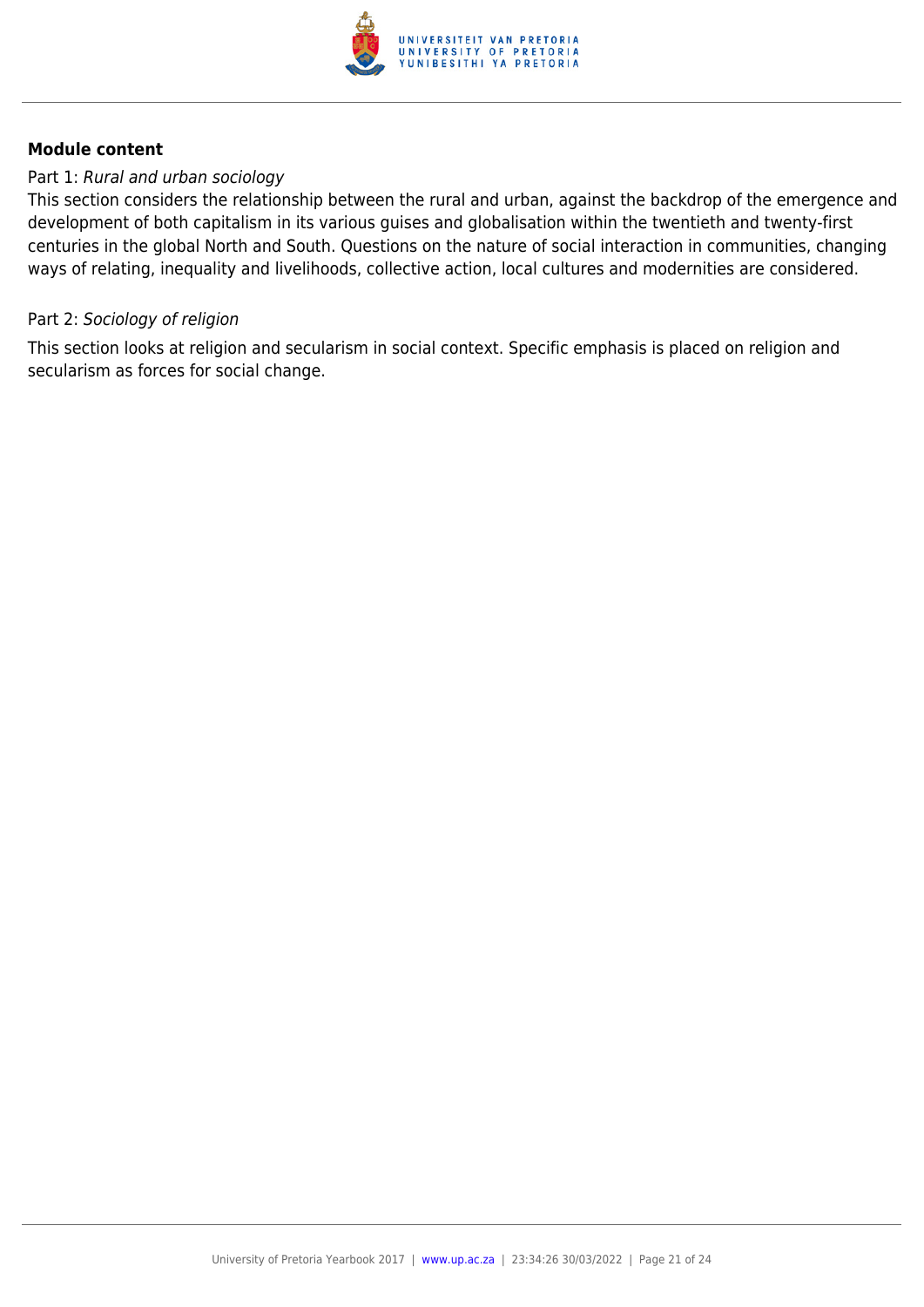

## Curriculum: Final year

**Minimum credits: 98**

## **Core modules**

## **Research methodology 410 (TPE 410)**

| <b>Module credits</b>         | 12.00                          |
|-------------------------------|--------------------------------|
| <b>Prerequisites</b>          | No prerequisites.              |
| <b>Contact time</b>           | 3 lectures per week            |
| <b>Language of tuition</b>    | Module is presented in English |
| <b>Academic organisation</b>  | Town and Regional Planning     |
| <b>Period of presentation</b> | Semester 1                     |
|                               |                                |

#### **Module content**

Defining research; research paradigms; research ethics; research problems/questions; literature reviews; research design; selected qualitative and quantitative methods for data collection, analysis and interpretation; reporting research; formulation of a research proposal.

## **Research report 420 (TPE 420)**

| <b>Module credits</b>         | 30.00                          |
|-------------------------------|--------------------------------|
| <b>Prerequisites</b>          | TPE 410                        |
| Language of tuition           | Module is presented in English |
| <b>Academic organisation</b>  | Town and Regional Planning     |
| <b>Period of presentation</b> | Semester 2                     |

#### **Module content**

Contextualisation of a research problem/question; literature review; research design and methods; undertake empirical research in line with an approved research proposal; collection, analysis and interpretation of data; writing up of research findings.

## **Planning interventions: Precinct scale 451 (TPI 451)**

| <b>Module credits</b>         | 12.00                          |
|-------------------------------|--------------------------------|
| <b>Prerequisites</b>          | No prerequisites.              |
| <b>Contact time</b>           | 3 lectures per week            |
| Language of tuition           | Module is presented in English |
| <b>Academic organisation</b>  | Town and Regional Planning     |
| <b>Period of presentation</b> | Semester 2                     |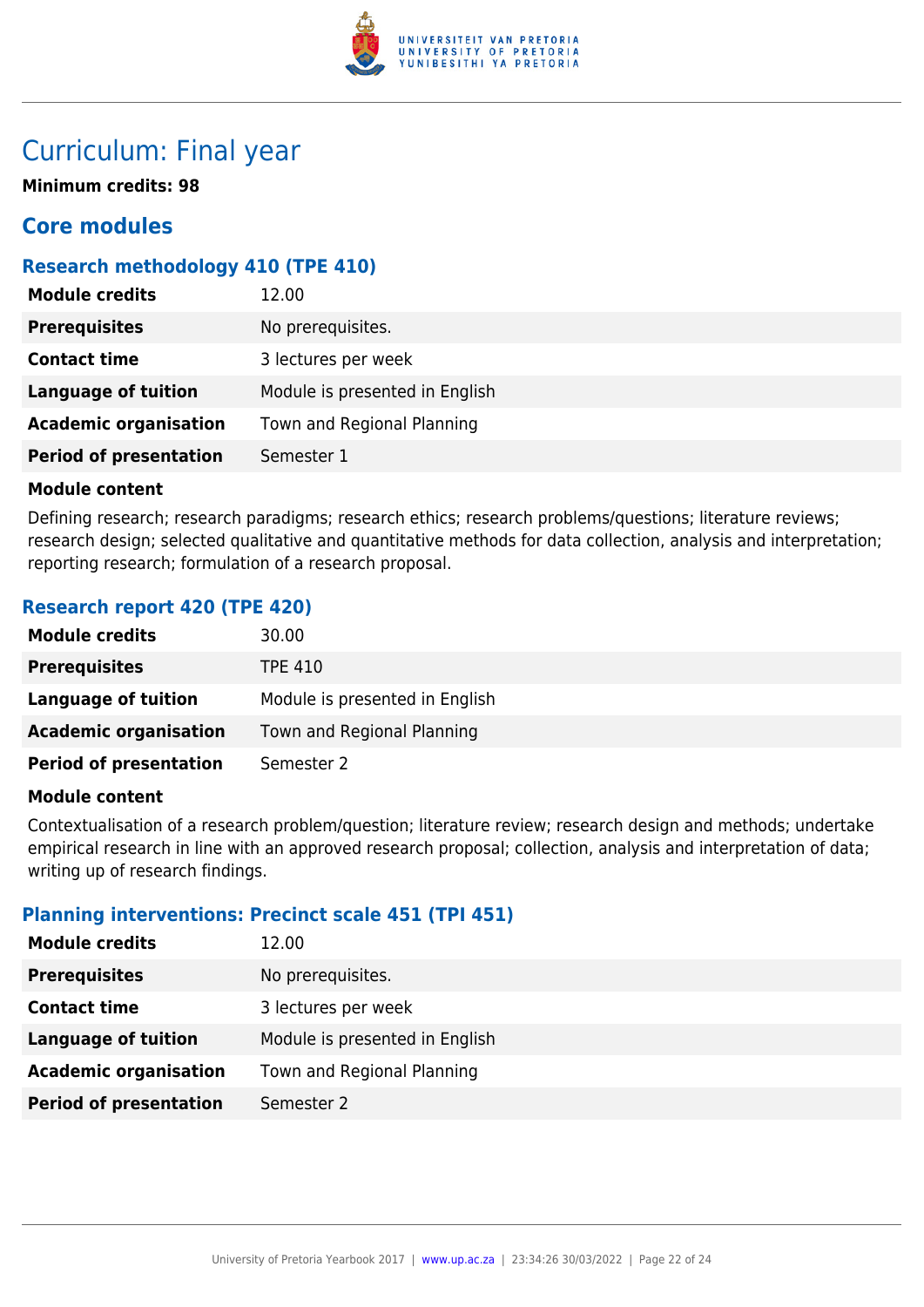

The drafting of urban development and design frameworks to ensure development or redevelopment of urban areas in a relevant, social and environmentally accountable way. Specific focus on rehabilitation of declining city centres, fast growing edge cities, and underdeveloped parts of urban areas. Critique on and improvements of current practice; simulated planning exercise.

## **Planning interventions: Peri-urban and rural scale 452 (TPI 452)**

| <b>Module credits</b>         | 12.00                          |
|-------------------------------|--------------------------------|
| <b>Prerequisites</b>          | No prerequisites.              |
| <b>Contact time</b>           | 3 lectures per week            |
| <b>Language of tuition</b>    | Module is presented in English |
| <b>Academic organisation</b>  | Town and Regional Planning     |
| <b>Period of presentation</b> | Semester 1                     |

#### **Module content**

Introduction to planning and management of small towns, rural settlements, and peri-urban/rural districts; examples of planning interventions in rural areas; approaches to rural development, techniques and methods for planning in rural areas. Critique on and improvements on current practice; simulated planning exercise.

## **Planning interventions: Metropolitan scale 453 (TPI 453)**

| <b>Module credits</b>         | 12.00                          |
|-------------------------------|--------------------------------|
| <b>Prerequisites</b>          | No prerequisites.              |
| <b>Contact time</b>           | 3 lectures per week            |
| Language of tuition           | Module is presented in English |
| <b>Academic organisation</b>  | Town and Regional Planning     |
| <b>Period of presentation</b> | Semester 2                     |

#### **Module content**

Introduction to planning at metropolitan level; examples of planning interventions at metropolitan level; approaches to and examples of the delivery of housing, infrastructure and facilities; tensions in resource allocation and prioritising of development in metropolitan areas; institutional requirements and implications of planning and management of metropolitan development; critiques and improvements on current practice; simulated planning exercise.

## **Planning interventions: Supranational, national and provincial scale 454 (TPI 454)**

| <b>Module credits</b>        | 12.00                          |
|------------------------------|--------------------------------|
| <b>Prerequisites</b>         | No prerequisites.              |
| <b>Contact time</b>          | 3 lectures per week            |
| <b>Language of tuition</b>   | Module is presented in English |
| <b>Academic organisation</b> | Town and Regional Planning     |